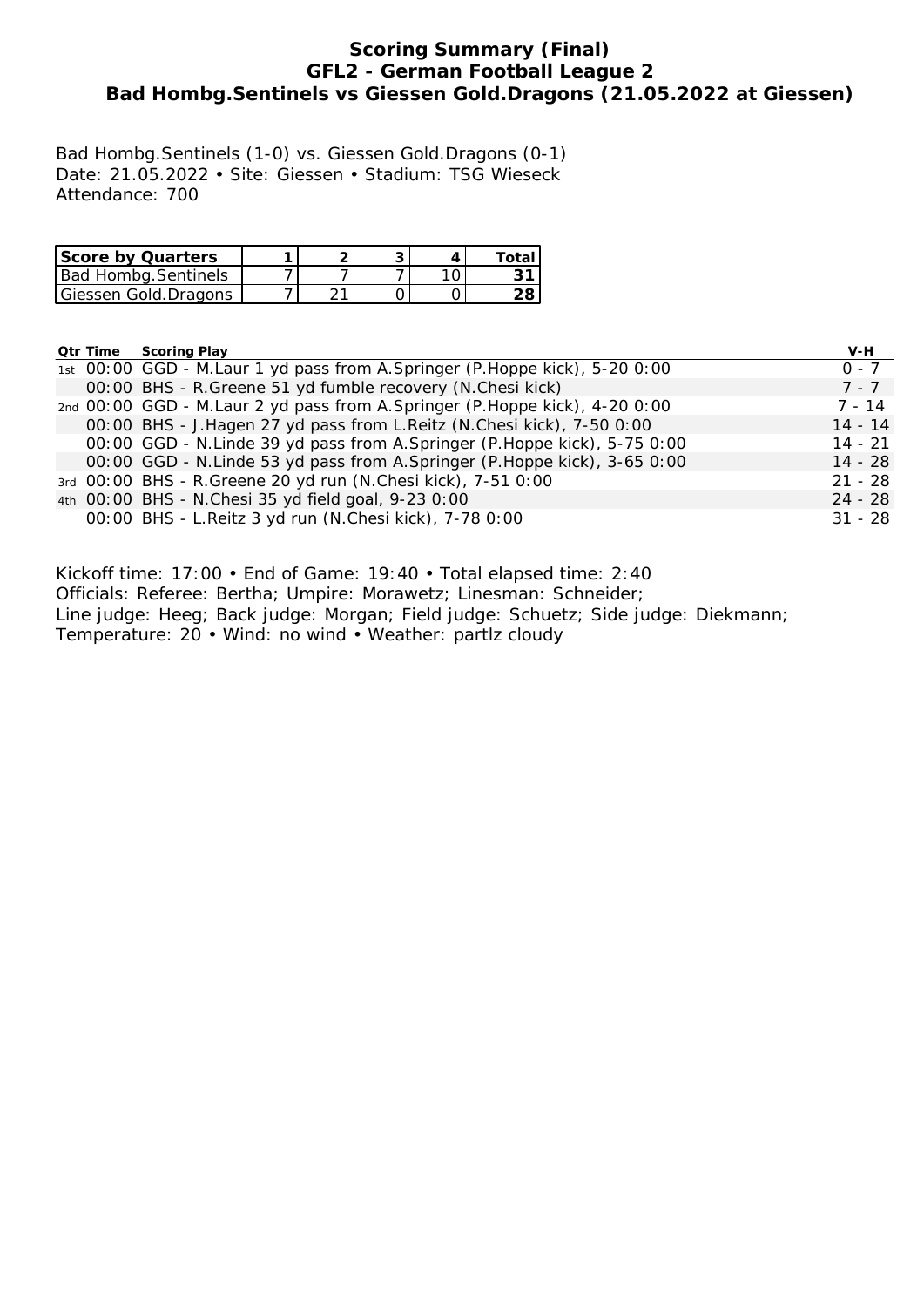## **Participation Report (Final) GFL2 - German Football League 2 Bad Hombg.Sentinels vs Giessen Gold.Dragons (21.05.2022 at Giessen)**

#### **Bad Hombg.Sentinels**

#### **Giessen Gold.Dragons**

| Pos       | ## | <b>OFFENSE</b> | Pos       | ##             | <b>OFFENSE</b>   |
|-----------|----|----------------|-----------|----------------|------------------|
| QB        | 12 | L.Reitz        | OL        | 65             | S.Becher         |
| <b>RB</b> | 6  | E.Boehmann     | OL        | 69             | F. Weiershaeuser |
| TE        | 82 | C.Aksu         | OL        | 74             | J.Keaton         |
| <b>WR</b> | 16 | D.Claar        | <b>OL</b> | 75             | L.Schmidt        |
| <b>WR</b> | 13 | K.Klemm        | OL        | 78             | N.Klos           |
| WR.       | 19 | J.Hagen        | <b>RB</b> | 22             | J.Hoechst        |
| OL        | 62 | K.Timpel       | <b>WR</b> | $\overline{7}$ | E.Heinz          |
| OL        | 66 | T.Seibert      | WR.       | 11             | M.Laur           |
| OL        | 76 | F.Markovic     | <b>WR</b> | 82             | <b>B.Seitz</b>   |
| OL        | 70 | D.Auth         | <b>WR</b> | 83             | N.Linde          |
| OL        | 65 | C.Mertens      | QB        | 4              | A.Springer       |
|           |    |                |           |                |                  |
|           |    |                |           |                |                  |
| Pos       | ## | <b>DEFENSE</b> | Pos       | ##             | <b>DEFENSE</b>   |
| DL        | 99 | N.Chesi        | <b>DL</b> | 63             | N.Neumann        |
| DL        | 72 | F.Aksu         | DL        | 79             | E.Heinz2         |
| DL        | 97 | T.Gaye         | DL        | 60             | W.Greathouse     |
| LB        | 31 | J.Doebereiner  | LB        | 23             | L.Siebert        |
| LB        | 56 | C.Abdebreiman  | LB        | 33             | A.Reuter         |
| LB        | 24 | C.Lepper       | LB        | 53             | V.Eisenkolb      |
| LB        | 54 | D.Mambo        | LB        | 59             | J.Porter         |
| DB        | 17 | F.Irandoosti   | DB        | 24             | A.Neville        |
| DB        | 27 | H.Phan         | DB        | 27             | A.Rudolf         |
| DB        | 30 | M.Linde        | DB        | 40             | D.Raudonius      |

Bad Hombg.Sentinels: 3-J.Stuetzel, 8-B.Zickler, 20-K.Kantner, 21-T.Marinkovic, 23-J.Boehmann, 25-D.Ludwig, 29-N.Hyun U, 32-T.Stoecker, 33-A.Tillmann, 36-L.Woerner, 38-P.Renner, 40-F.Topf, 44-D.Schultz, 46-C.Wombacher, 48-D.Frank, 52-D.Khalil, 69-J.Rudolph, 71-S.Halimov, 74-T.Lueckel, 75-M.Eroglu, 80-M.Akemlek, 81-C.Czerny, 87-M.Haag, 90-E.Khalil, 92-M.Damerau, 95-B.Makalic.

Giessen Gold.Dragons: 3-F.Lisko, 5-T.Wilson, 8-H.Delanava, 12-P.Hoppe, 20-E.Shah, 26-M.Hoeber, 28-M.Moericke, 29-F.Bode, 30-L.Ziehn, 37-A.Dixon, 45-P.Haeuser, 46-J.Sal, 47-M.Diegmann, 51-C.Cavak, 56-L.Egenolf, 57-T.Schridde, 58-T.Gorr, 64-P.Nickel, 72-J.Acquah, 76-S.Kraeske, 84-M.Scholz, 86-M.Hantusch, 87-J.Kruspel, 90-J.Weiser, 95-H.Peil, 99-A.Roeder.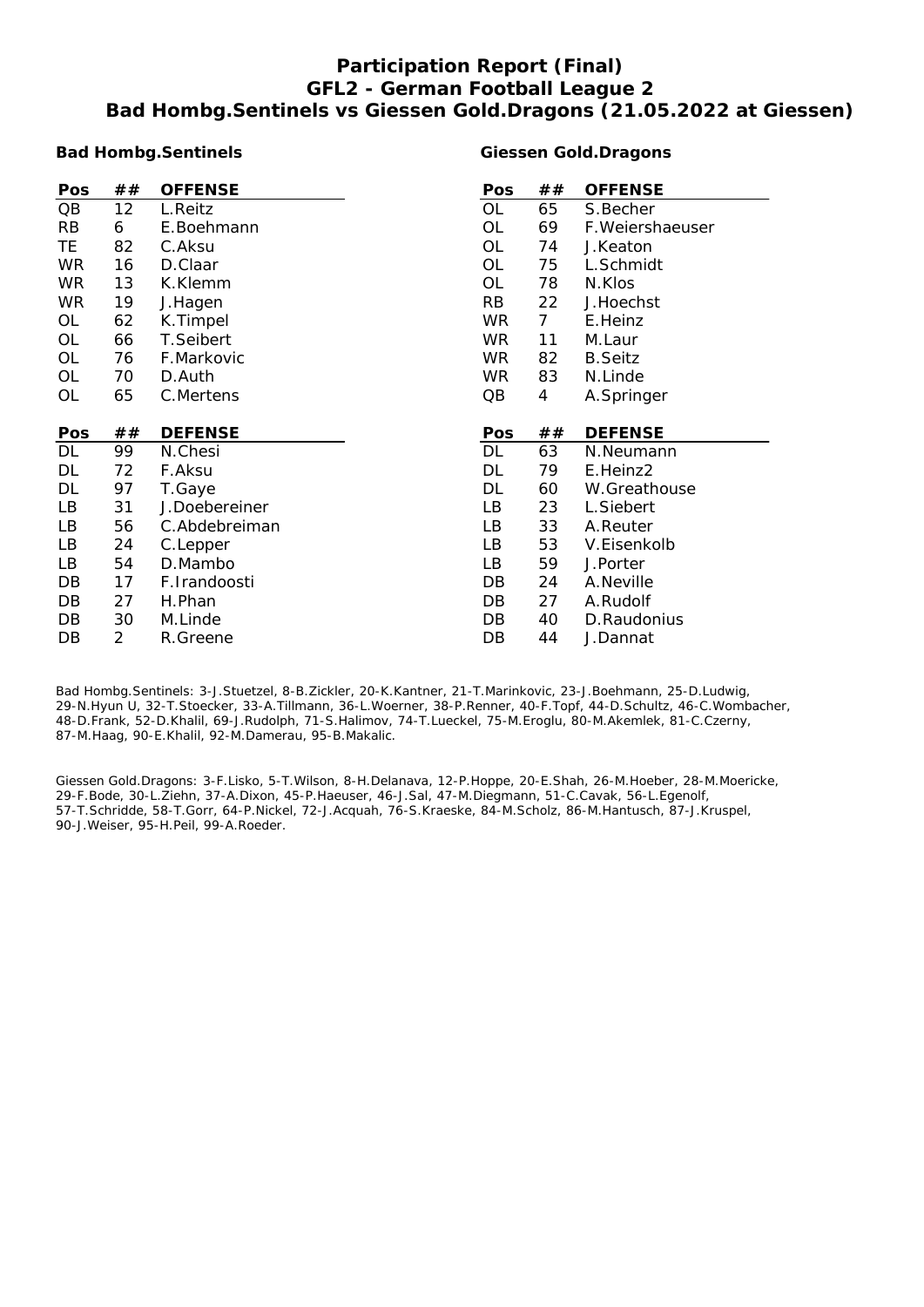### **Team Statistics (Final) GFL2 - German Football League 2 Bad Hombg.Sentinels vs Giessen Gold.Dragons (21.05.2022 at Giessen)**

|                                | <b>BHS</b>     | GGD            |
|--------------------------------|----------------|----------------|
| <b>FIRST DOWNS</b>             | 11             | 12             |
| Rushing                        | 6              | 3              |
| Passing                        | 4              | 5              |
| Penalty                        | 1              | $\overline{4}$ |
| <b>NET YARDS RUSHING</b>       | 123            | 61             |
| <b>Rushing Attempts</b>        | 29             | 25             |
| Average Per Rush               | 4.2            | 2.4            |
| <b>Rushing Touchdowns</b>      | $\overline{2}$ | $\mathbf{O}$   |
| <b>Yards Gained Rushing</b>    | 150            | 97             |
| Yards Lost Rushing             | 27             | 36             |
| <b>NET YARDS PASSING</b>       | 117            | 174            |
| Completions-Attempts-Int       | $10 - 17 - 3$  | $12 - 24 - 0$  |
| Average Per Attempt            | 6.9            | 7.2            |
| Average Per Completion         | 11.7           | 14.5           |
| Passing Touchdowns             | 1              | 4              |
| <b>TOTAL OFFENSE YARDS</b>     | 240            | 235            |
| Total offense plays            | 46             | 49             |
| Average Gain Per Play          | 5.2            | 4.8            |
| Fumbles: Number-Lost           | $3 - 0$        | $1 - 1$        |
| Penalties: Number-Yards        | 11-95          | $8 - 70$       |
| PUNTS-YARDS                    | $2 - 49$       | $4 - 161$      |
| Average Yards Per Punt         | 24.5           | 40.2           |
| Net Yards Per Punt             | 1.0            | 26.8           |
| Inside 20                      | 0              | $\mathbf 0$    |
| 50+ Yards                      | 0              | 0              |
| Touchbacks                     | 0              | 0              |
| Fair catch                     | 0              | 0              |
| KICKOFFS-YARDS                 | $6 - 364$      | 5-291          |
| Average Yards Per Kickoff      | 60.7           | 58.2           |
| Net Yards Per Kickoff          | 43.7           | 22.2           |
| Touchbacks                     | 2              | 1              |
| <b>Fair Catch Yards</b>        | $\Omega$       | $\Omega$       |
| Punt returns: Number-Yards-TD  | $4 - 54 - 0$   | $2 - 47 - 0$   |
| Average Per Return             | 13.5           | 23.5           |
| Kickoff returns: Number-Yds-TD | $3 - 155 - 0$  | $3 - 52 - 0$   |
| Average Per Return             | 51.7           | 17.3           |
| Interceptions: Number-Yds-TD   | $0 - 0 - 0$    | $3 - 94 - 0$   |
| Fumble Returns: Number-Yds-TD  | $1 - 51 - 1$   | $0 - 0 - 0$    |
| Miscellaneous Yards            | 0              | 0              |
| <b>Possession Time</b>         | 00:00          | 00:00          |
| <b>Third-Down Conversions</b>  | $1$ of $8$     | 3 of 8         |
| Fourth-Down Conversions        | 3 of 3         | 1 of 1         |
| Red-Zone Scores-Chances        | $0-0$          | $0-0$          |
| Touchdowns                     | $0 - 0$        | $0-0$          |
|                                |                |                |
| Field goals                    | $0 - 0$        | $0-0$          |
| Sacks By: Number-Yards         | $4 - 27$       | $1 - 8$        |
| <b>PAT Kicks</b>               | $4 - 4$        | $4 - 4$        |
| <b>Field Goals</b>             | $1 - 1$        | $O-O$          |
| Points off turnovers           | 7              | 14             |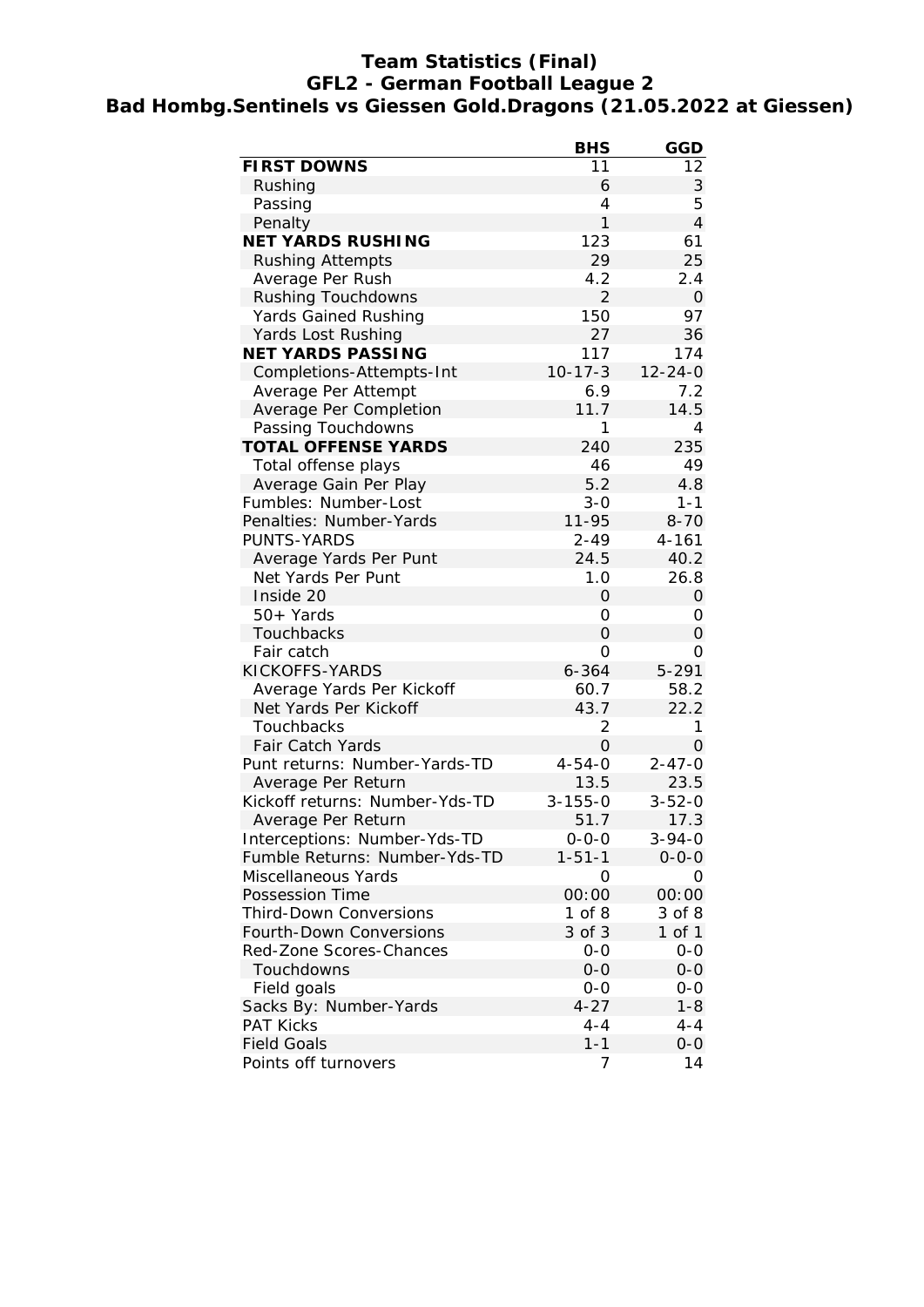# **Individual Statistics (Final) GFL2 - German Football League 2 Bad Hombg.Sentinels vs Giessen Gold.Dragons (21.05.2022 at Giessen)**

#### **Bad Hombg.Sentinels** Giessen Gold.Dragons

| <b>Rushing</b>   | No. Gain Loss Net TD<br>Lg Avg                                                | Rushing            | No. Gain Loss<br>Net TD<br>Avg<br>Lg                                                                                      |
|------------------|-------------------------------------------------------------------------------|--------------------|---------------------------------------------------------------------------------------------------------------------------|
| R.Greene         | 3<br>46<br>O<br>46<br>24<br>15.3<br>1                                         | A.Springer         | 12<br>30<br>36<br>3.0<br>O<br>21<br>66                                                                                    |
| J.Boehmann       | 5<br>38<br>0<br>38<br>0<br>7.6<br>14                                          | L.Ziehn            | $\overline{7}$<br>26<br>$\mathbf{1}$<br>25<br>0<br>14<br>3.6                                                              |
| L.Reitz          | 13<br>50<br>15<br>35<br>25<br>2.7<br>1                                        | T. Wilson          | $\overline{2}$<br>$\overline{2}$<br>$\mathbf{O}$<br>$\overline{2}$<br>$\mathbf{1}$<br>1.0<br>0                            |
| J.Stuetzel       | $\Omega$<br>$\mathbf{1}$<br>6<br>6<br>0<br>6<br>6.0                           | E.Heinz            | $\mathbf{1}$<br>$\mathbf{1}$<br>1<br>$\Omega$<br>1<br>$\Omega$<br>1.0                                                     |
| E.Boehmann       | 7<br>12<br>10<br>$-2$<br>$-0.3$<br>0<br>4                                     | J.Hoechst          | 5<br>$-3$<br>3<br>2<br>0<br>0<br>$-1.0$                                                                                   |
| Totals           | 27<br>123<br>$\overline{2}$<br>25<br>29<br>150<br>4.2                         | Totals             | 25<br>97<br>36<br>61<br>2.4<br>$\Omega$<br>21                                                                             |
| Passing          | $C - A - I$<br>Yds TD Long Sack                                               | <b>Passing</b>     | Yds TD Long Sack<br>$C - A - I$                                                                                           |
| L.Reitz          | $10 - 17 - 3$<br>117<br>1<br>40<br>1                                          | A.Springer         | $12 - 24 - 0$<br>53<br>174<br>4<br>4                                                                                      |
| Totals           | $10-17-3$<br>117<br>$\mathbf{1}$<br>$\overline{40}$<br>$\mathbf{1}$           | Totals             | $\overline{4}$<br>174<br>$\overline{53}$<br>$\overline{4}$<br>$12 - 24 - 0$                                               |
| Receiving        | TD<br>No. Yards<br>Long                                                       | Receiving          | No. Yards<br>TD<br>Long                                                                                                   |
| R.Greene         | 3<br>67<br>$\Omega$<br>40                                                     | N.Linde            | $\overline{2}$<br>4<br>108<br>53                                                                                          |
| J.Hagen          | $\overline{c}$<br>36<br>27<br>1                                               | M.Laur             | 15<br>$\overline{c}$<br>8<br>4                                                                                            |
| D.Claar          | $\overline{2}$<br>15<br>9<br>0                                                | E.Heinz            | 3<br>49<br>$\Omega$<br>31                                                                                                 |
| C.Aksu           | $\overline{2}$<br>$-2$<br>$\mathbf{O}$<br>1                                   | <b>B.Seitz</b>     | 2<br>1<br>0<br>$\overline{2}$                                                                                             |
| <b>B.Zickler</b> | 1<br>1<br>$\mathbf 1$<br>0                                                    | Totals             | 12<br>53<br>174<br>4                                                                                                      |
| Totals           | $\overline{10}$<br>$\overline{117}$<br>1<br>$\overline{40}$                   |                    |                                                                                                                           |
| Punting          | Yds<br>Avg Long In20<br>No.<br>ТВ                                             | <b>Punting</b>     | No.<br>Yds<br>Avg Long In20<br>ΤB                                                                                         |
| N.Chesi          | 49.0<br>49<br>49<br>1<br>$\mathbf 0$<br>O                                     | P.Hoppe            | 4<br>161<br>46<br>0<br>C<br>40.2                                                                                          |
| <b>TEAM</b>      | $\mathsf O$<br>O<br>0.0<br>O<br>0<br>1                                        | Totals             | 4<br>40.2<br>$\overline{46}$<br>$\overline{C}$<br>161<br>$\Omega$                                                         |
| Totals           | $\mathfrak{D}$<br>49<br>24.5<br>49<br>$\Omega$<br>0                           |                    |                                                                                                                           |
|                  | Punt<br><b>Kickoff</b><br>Intercept                                           |                    | Punt<br><b>Kickoff</b><br>Intercept                                                                                       |
| <b>Returns</b>   | Lg No Yds<br>$Lg$ No Yds<br>No Yds<br>Lg                                      | <b>Returns</b>     | Lg No Yds<br>No Yds<br>Lg No Yds<br>Lg                                                                                    |
| R.Greene         | 54<br>23<br>2 1 1 3<br>4<br>64<br>$\Omega$<br>0<br>0                          | L.Siebert          | 1<br>9<br>$\Omega$<br>0<br>0<br>0<br>0<br>O<br>0                                                                          |
| J.Boehmann       | 42<br>42<br>$\mathsf O$<br>0<br>$\Omega$<br>$\Omega$<br>0<br>0<br>1           | E.Heinz            | $\overline{2}$<br>39<br>23<br>1<br>38<br>38<br>$\mathbf 0$<br>$\mathbf 0$<br>0                                            |
| Totals           | $\overline{3}$ 155<br>4<br>54<br>23<br>$\Omega$<br>$\Omega$<br>64<br>$\Omega$ | A.Reuter           | $\Omega$<br>$\Omega$<br>$\mathsf{O}$<br>2<br>23<br>23<br>$\Omega$<br>$\Omega$<br>$\Omega$                                 |
|                  |                                                                               | J.Dannat           | $\overline{O}$<br>$\overline{0}$<br>$\mathbf{1}$<br>71<br>71<br>$\mathbf 0$<br>$\mathbf{O}$<br>$\mathbf 0$<br>$\mathbf 0$ |
|                  |                                                                               | T. Wilson          | 0<br>$\mathbf{1}$<br>13<br>13<br>$\mathbf 0$<br>$\mathbf{O}$<br>$\mathbf 0$<br>0<br>0                                     |
|                  |                                                                               | Totals             | $\overline{2}$<br>$\overline{47}$<br>38<br>3<br>$\overline{52}$<br>$\overline{23}$<br>3<br>94<br>71                       |
| Field goals      | Qtr<br>Time<br>Dist<br><b>Result</b>                                          | <b>Field goals</b> | <b>Dist</b><br>Qtr<br>Time<br>Result                                                                                      |
| N.Chesi          | 35 yards<br>4th<br>00:00<br>Good                                              |                    |                                                                                                                           |
| <b>Kickoffs</b>  | No. Yards<br>TВ<br><b>OB</b><br>Avg                                           | <b>Kickoffs</b>    | No. Yards<br>Avg<br>TB<br><u>OB</u>                                                                                       |
| E.Boehmann       | 364<br>60.7<br>$\overline{2}$<br>1<br>6                                       | P.Hoppe            | 5<br>291<br>58.2<br>1<br>1                                                                                                |
| All-purpose      | <b>Rcv</b><br>KR<br>PR<br>IR.<br>Total<br>Run                                 | All-purpose        | <b>Rcv</b><br>KR<br>PR<br>IR.<br>Total<br>Run                                                                             |
| R.Greene         | 113<br>67<br>54<br>$\Omega$<br>280<br>46                                      | E.Heinz            | 49<br>39<br>38<br>$\mathbf 0$<br>127<br>1                                                                                 |
| J.Boehmann       | 38<br>$\mathbf 0$<br>42<br>0<br>0<br>80                                       | N.Linde            | 108<br>$\mathbf{O}$<br>0<br>0<br>$\mathbf 0$<br>108                                                                       |
| J.Hagen          | 0<br>36<br>0<br>0<br>36<br>0                                                  | J.Dannat           | 71<br>71<br>0<br>O<br>0<br>$\Omega$                                                                                       |
| L.Reitz          | 35<br>$\Omega$<br>$\Omega$<br>$\Omega$<br>$\Omega$<br>35                      | A.Springer         | 36<br>36<br>$\Omega$<br>$\Omega$<br>$\Omega$<br>$\Omega$                                                                  |

FUMBLES: Bad Hombg.Sentinels-E.Boehmann 1-0; R.Greene 1-0; L.Reitz 1-0. Giessen Gold.Dragons-J.Hoechst 1-1.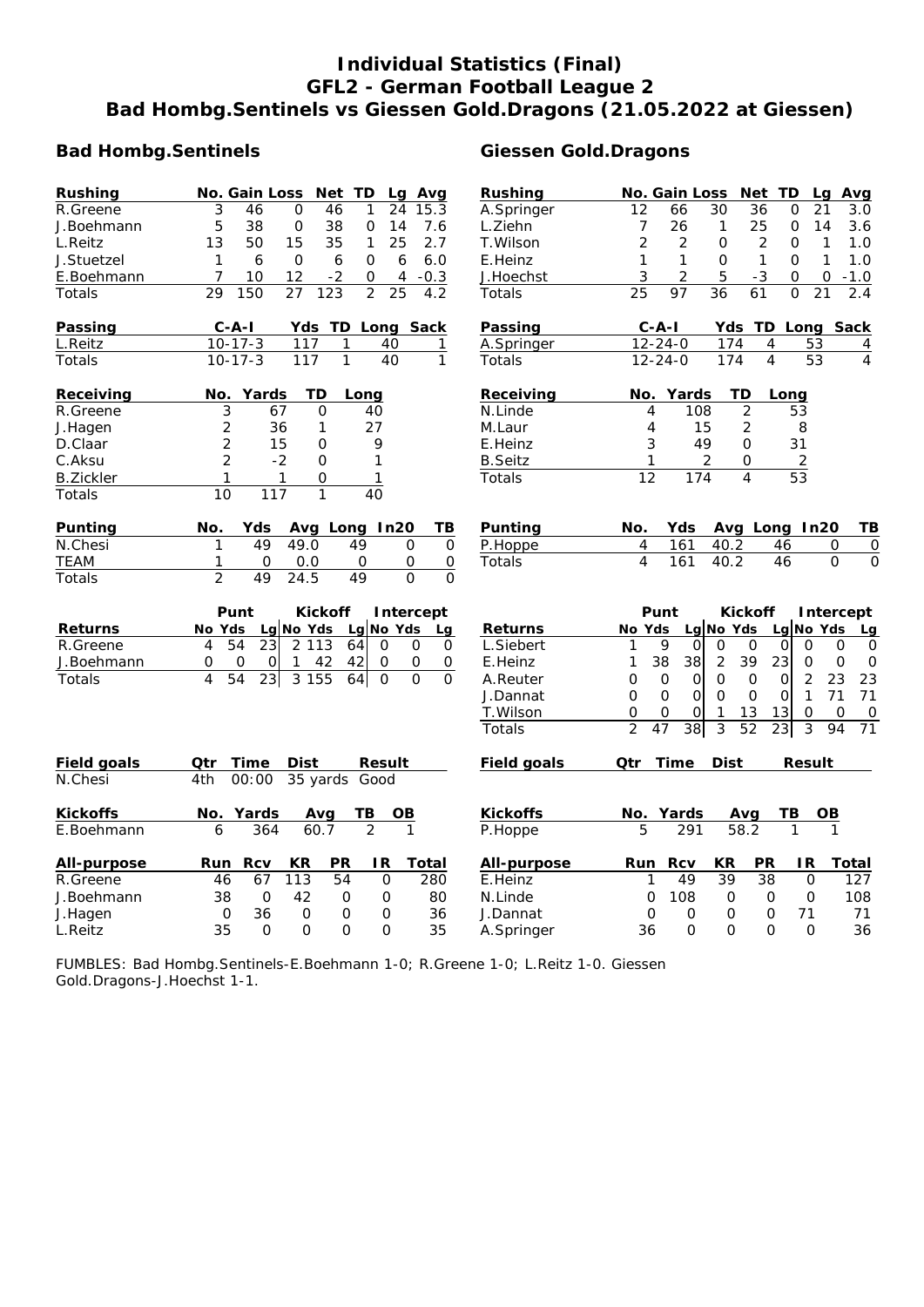**Play-by-Play Summary (1st quarter)**

#### **Bad Hombg.Sentinels vs Giessen Gold.Dragons (21.05.2022 at Giessen)**

| 1-10 BHS 35 |         |                            |                           |                      | Start of 1st quarter, GGD ball on GGD35.                        |              |             |           |              |                         |                              |                                                                                                                                                |                                                                                             |                                                                                           |    |
|-------------|---------|----------------------------|---------------------------|----------------------|-----------------------------------------------------------------|--------------|-------------|-----------|--------------|-------------------------|------------------------------|------------------------------------------------------------------------------------------------------------------------------------------------|---------------------------------------------------------------------------------------------|-------------------------------------------------------------------------------------------|----|
|             |         |                            |                           |                      |                                                                 |              |             |           |              |                         |                              | P. Hoppe kickoff 63 yards to the BHS2, out-of-bounds, BHS ball on BHS35.                                                                       |                                                                                             |                                                                                           |    |
|             |         |                            |                           |                      | BAD HOMBG.SENTINELS drive start at 00:00.                       |              |             |           |              |                         |                              |                                                                                                                                                |                                                                                             |                                                                                           |    |
| 1-10 BHS 35 |         |                            | L. Reitz pass incomplete. |                      |                                                                 |              |             |           |              |                         |                              |                                                                                                                                                |                                                                                             |                                                                                           |    |
| 2-10 BHS 35 |         |                            |                           |                      | PENALTY BHS False Start (K. Timpel) 5 yards to the BHS30.       |              |             |           |              |                         |                              |                                                                                                                                                |                                                                                             |                                                                                           |    |
| 2-15 BHS 30 |         |                            |                           |                      | Timeout Bad Hombg. Sentinels.                                   |              |             |           |              |                         |                              |                                                                                                                                                |                                                                                             |                                                                                           |    |
| 2-15 BHS 30 |         |                            |                           |                      |                                                                 |              |             |           |              |                         |                              | L.Reitz rush for 2 yards to the BHS32 (V.Eisenkolb; L.Siebert), PENALTY BHS Offense                                                            |                                                                                             |                                                                                           |    |
|             |         |                            |                           |                      | Holding (C.Mertens) 10 yards to the BHS22.                      |              |             |           |              |                         |                              |                                                                                                                                                |                                                                                             |                                                                                           |    |
| 2-23 BHS 22 |         |                            |                           |                      |                                                                 |              |             |           |              |                         |                              | L. Reitz pass complete to R. Greene for 6 yards to the BHS28 (A. Neville; J. Sal).                                                             |                                                                                             |                                                                                           |    |
| 3-17 BHS 28 |         |                            |                           |                      |                                                                 |              |             |           |              |                         |                              | L.Reitz pass complete to C.Aksu for 1 yard to the BHS29 (A.Reuter).                                                                            |                                                                                             |                                                                                           |    |
| 4-16 BHS 29 |         |                            |                           |                      |                                                                 |              |             |           |              |                         |                              | N.Chesi punt BLOCKED, recovered by GGD A.Reuter at BHS20 (blocked by L.Siebert).                                                               |                                                                                             |                                                                                           |    |
|             |         |                            |                           |                      |                                                                 |              |             |           |              |                         | 4 plays, minus 6 yards, 0:00 |                                                                                                                                                |                                                                                             |                                                                                           |    |
|             |         | 1-10 BHS 20                |                           |                      | GIESSEN GOLD.DRAGONS drive start at 00:00.                      |              |             |           |              |                         |                              |                                                                                                                                                |                                                                                             |                                                                                           |    |
|             |         |                            |                           | (T.Marinkovic).      |                                                                 |              |             |           |              |                         |                              | A. Springer pass complete to E. Heinz for 6 yards to the BHS14, out-of-bounds                                                                  |                                                                                             |                                                                                           |    |
|             | $2 - 4$ | <b>BHS 14</b>              |                           |                      |                                                                 |              |             |           |              |                         |                              | A. Springer rush for 12 yards to the BHS2, 1ST DOWN GGD (M. Linde).                                                                            |                                                                                             |                                                                                           | R1 |
|             | $1 - G$ | <b>BHS 02</b>              |                           |                      |                                                                 |              |             |           |              |                         |                              | J. Hoechst rush for no gain to the BHS2 (C. Abdebreiman; F. Aksu).                                                                             |                                                                                             |                                                                                           |    |
|             | $2 - G$ | <b>BHS 02</b>              |                           |                      |                                                                 |              |             |           |              |                         |                              | E.Heinz rush for 1 yard to the BHS1, out-of-bounds (R.Greene).                                                                                 |                                                                                             |                                                                                           |    |
|             | $3-G$   | <b>BHS 01</b>              |                           |                      |                                                                 |              |             |           |              |                         |                              |                                                                                                                                                | A. Springer pass complete to M. Laur for 1 yard to the BHSO, TOUCHDOWN, clock 00:00,        |                                                                                           |    |
|             |         |                            |                           |                      | P. Hoppe kick attempt good.                                     |              |             |           |              |                         |                              |                                                                                                                                                |                                                                                             |                                                                                           |    |
|             |         |                            |                           |                      |                                                                 |              |             |           |              |                         |                              | Giessen Gold.Dragons 7, Bad Hombg.Sentinels 0                                                                                                  |                                                                                             |                                                                                           |    |
|             |         |                            |                           |                      |                                                                 |              |             |           |              | 5 plays, 20 yards, 0:00 |                              |                                                                                                                                                |                                                                                             |                                                                                           |    |
|             |         |                            |                           |                      |                                                                 |              |             |           |              |                         |                              |                                                                                                                                                | P. Hoppe kickoff 64 yards to the BHS1, R. Greene return 48 yards to the BHS49 (P. Hoppe).   |                                                                                           |    |
|             |         |                            |                           |                      | BAD HOMBG.SENTINELS drive start at 00:00.                       |              |             |           |              |                         |                              |                                                                                                                                                |                                                                                             |                                                                                           |    |
| 1-10 BHS 49 |         |                            |                           |                      | L. Reitz rush for loss of 8 yards to the BHS41 (L. Siebert).    |              |             |           |              |                         |                              |                                                                                                                                                |                                                                                             |                                                                                           |    |
| 2-18 BHS 41 |         |                            |                           |                      | L. Reitz rush for 2 yards to the BHS43 (L. Siebert; A. Reuter). |              |             |           |              |                         |                              |                                                                                                                                                |                                                                                             |                                                                                           |    |
| 3-16 BHS 43 |         |                            |                           |                      |                                                                 |              |             |           |              |                         |                              | L. Reitz pass complete to C. Aksu for loss of 3 yards to the BHS40 (A. Reuter).                                                                |                                                                                             |                                                                                           |    |
| 4-19 BHS 40 |         |                            |                           |                      |                                                                 |              |             |           |              |                         |                              | N. Chesi punt 49 yards to the GGD11, E. Heinz return 38 yards to the GGD49                                                                     |                                                                                             |                                                                                           |    |
|             |         |                            |                           | (M.Linde; C.Lepper). |                                                                 |              |             |           |              |                         |                              |                                                                                                                                                |                                                                                             |                                                                                           |    |
|             |         |                            |                           |                      |                                                                 |              |             |           |              |                         | 3 plays, minus 9 yards, 0:00 |                                                                                                                                                |                                                                                             |                                                                                           |    |
|             |         |                            |                           |                      | GIESSEN GOLD.DRAGONS drive start at 00:00.                      |              |             |           |              |                         |                              |                                                                                                                                                |                                                                                             |                                                                                           |    |
|             |         | 1-10 GGD 49                |                           |                      |                                                                 |              |             |           |              |                         |                              |                                                                                                                                                | J. Hoechst rush for no gain to the GGD49, fumble forced by D. Mambo, fumble by J. Hoechst   |                                                                                           |    |
|             |         |                            |                           |                      |                                                                 |              |             |           |              |                         |                              |                                                                                                                                                |                                                                                             | recovered by BHS R. Greene at BHS49, R. Greene for 51 yards to the GGD0, TOUCHDOWN, clock |    |
|             |         |                            |                           |                      | 00:00, N.Chesi kick attempt good.                               |              |             |           |              |                         |                              |                                                                                                                                                |                                                                                             |                                                                                           |    |
|             |         |                            |                           |                      |                                                                 |              |             |           |              | 1 play, 2 yards, 0:00   |                              |                                                                                                                                                |                                                                                             |                                                                                           |    |
|             |         |                            |                           |                      |                                                                 |              |             |           |              |                         |                              | Giessen Gold.Dragons 7, Bad Hombg.Sentinels 7                                                                                                  |                                                                                             |                                                                                           |    |
|             |         |                            |                           |                      |                                                                 |              |             |           |              |                         |                              |                                                                                                                                                | E.Boehmann kickoff 63 yards to the GGD2, E.Heinz return 23 yards to the GGD25 (D.Ludwig).   |                                                                                           |    |
|             |         |                            |                           |                      | GIESSEN GOLD.DRAGONS drive start at 00:00.                      |              |             |           |              |                         |                              |                                                                                                                                                |                                                                                             |                                                                                           |    |
|             |         | 1-10 GGD 25<br>2-17 GGD 18 |                           |                      |                                                                 |              |             |           |              |                         |                              | A. Springer sacked for loss of 7 yards to the GGD18 (D. Mambo).<br>A. Springer pass complete to B. Seitz for 2 yards to the GGD20 (R. Greene). |                                                                                             |                                                                                           |    |
|             |         | 3-15 GGD 20                |                           |                      |                                                                 |              |             |           |              |                         |                              | PENALTY BHS Defense Offside (D.Khalil) 5 yards to the GGD25.                                                                                   |                                                                                             |                                                                                           |    |
|             |         | 3-10 GGD 25                |                           |                      | A. Springer pass incomplete to B. Seitz (F. Irandoosti).        |              |             |           |              |                         |                              |                                                                                                                                                |                                                                                             |                                                                                           |    |
|             |         | 4-10 GGD 25                |                           |                      |                                                                 |              |             |           |              |                         |                              |                                                                                                                                                | P. Hoppe punt 44 yards to the BHS31, R. Greene return 17 yards to the BHS48, out-of-bounds. |                                                                                           |    |
|             |         |                            |                           |                      |                                                                 |              |             |           |              | 3 plays, 0 yards, 0:00  |                              |                                                                                                                                                |                                                                                             |                                                                                           |    |
|             |         |                            |                           |                      | BAD HOMBG.SENTINELS drive start at 00:00.                       |              |             |           |              |                         |                              |                                                                                                                                                |                                                                                             |                                                                                           |    |
| 1-10 BHS 48 |         |                            |                           |                      | E. Boehmann rush for loss of 1 yard to the BHS47 (A. Reuter).   |              |             |           |              |                         |                              |                                                                                                                                                |                                                                                             |                                                                                           |    |
| 2-11 BHS 47 |         |                            |                           |                      |                                                                 |              |             |           |              |                         |                              | E.Boehmann rush for loss of 2 yards to the BHS45 (L.Siebert; J.Porter).                                                                        |                                                                                             |                                                                                           |    |
|             |         |                            |                           |                      |                                                                 |              |             |           |              |                         |                              | END OF 1st QUARTER: Giessen Gold.Dragons 7, Bad Hombg.Sentinels 7                                                                              |                                                                                             |                                                                                           |    |
|             |         |                            |                           |                      |                                                                 |              |             |           |              |                         |                              |                                                                                                                                                |                                                                                             |                                                                                           |    |
|             |         |                            |                           |                      | <b>Time</b>                                                     |              |             | 1st Downs |              | Conversions             |                              |                                                                                                                                                |                                                                                             |                                                                                           |    |
|             |         | <b>Quarter Summary</b>     |                           | Score                | Poss                                                            | R            | P           | x         | T.           | 3rd                     | 4th                          | Rushing                                                                                                                                        | Passing                                                                                     | <b>Penalties</b>                                                                          |    |
|             |         | <b>Bad Hombg.Sentinel</b>  |                           | $7^{\circ}$          | 00:00                                                           | $\mathbf{O}$ | $\mathbf 0$ | O         | $\mathbf{O}$ | $0 - 2$                 | $0 - 0$                      | $5-(-7)$                                                                                                                                       | $3 - 4 - 0 - 4$                                                                             | 3-20                                                                                      |    |

Giessen Gold.Drago 7 00:00 1 0 0 1 1-2 0-0 5-8 3-4-0-9 0-0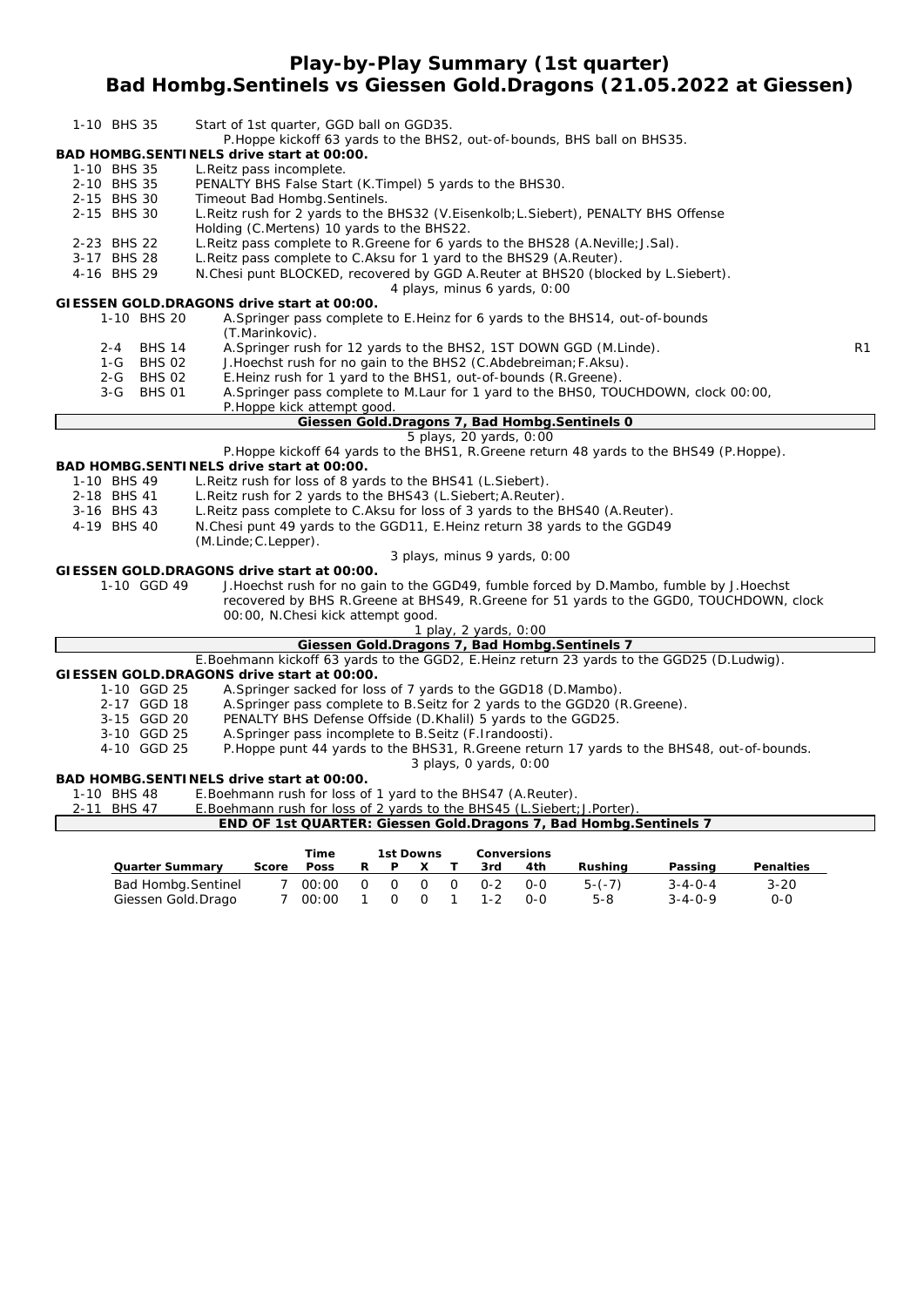### **Play-by-Play Summary (2nd quarter) Bad Hombg.Sentinels vs Giessen Gold.Dragons (21.05.2022 at Giessen)**

| 3-13 BHS 45<br>3-13 BHS 45                        | Start of 2nd quarter.<br>L. Reitz pass intercepted by A. Reuter at the BHS43, A. Reuter return 23 yards to the BHS20,<br>out-of-bounds.                                                                                                          |                |
|---------------------------------------------------|--------------------------------------------------------------------------------------------------------------------------------------------------------------------------------------------------------------------------------------------------|----------------|
|                                                   | 3 plays, minus 3 yards, 0:00                                                                                                                                                                                                                     |                |
| 1-10 BHS 20<br><b>BHS 19</b><br>2-9<br>1-G BHS 02 | GIESSEN GOLD.DRAGONS drive start at 00:00.<br>T. Wilson rush for 1 yard to the BHS19 (F. Irandoosti; E. Khalil).<br>A. Springer pass complete to N. Linde for 17 yards to the BHS2, 1ST DOWN GGD (F. Irandoosti).<br>A.Springer pass incomplete. | P <sub>2</sub> |
| 2-G BHS 02                                        | A. Springer pass complete to M. Laur for 2 yards to the BHS0, TOUCHDOWN, clock 00:00,<br>P.Hoppe kick attempt good.                                                                                                                              |                |
|                                                   | Giessen Gold. Dragons 14, Bad Hombg. Sentinels 7                                                                                                                                                                                                 |                |
|                                                   | 4 plays, 20 yards, 0:00<br>P. Hoppe kickoff 57 yards to the BHS8, J. Boehmann return 42 yards to the 50 yardline<br>(A.Rudolf).                                                                                                                  |                |
|                                                   | BAD HOMBG.SENTINELS drive start at 00:00.                                                                                                                                                                                                        |                |
| 1-10 BHS 50                                       | J.Boehmann rush for 14 yards to the GGD36, 1ST DOWN BHS (J.Porter; V.Eisenkolb).                                                                                                                                                                 | R1             |
| 1-10 GGD 36<br>GGD 30<br>2-4                      | J. Stuetzel rush for 6 yards to the GGD30 (V. Eisenkolb; L. Siebert).<br>E.Boehmann rush for 2 yards to the GGD28 (L.Siebert).                                                                                                                   |                |
| GGD 28<br>3-2                                     | L. Reitz rush for no gain to the GGD28 (L. Siebert).                                                                                                                                                                                             |                |
| GGD 28<br>4-2                                     | Timeout Bad Hombg. Sentinels.                                                                                                                                                                                                                    |                |
| $4 - 2$<br>GGD 28                                 | L. Reitz rush for 5 yards to the GGD23, 1ST DOWN BHS (A. Reuter; J. Porter).                                                                                                                                                                     | R <sub>2</sub> |
| 1-10 GGD 23                                       | L. Reitz sacked for loss of 8 yards to the GGD31, fumble by L. Reitz recovered by BHS<br>L. Reitz at GGD27.                                                                                                                                      |                |
| 2-14 GGD 27                                       | L.Reitz pass complete to J.Hagen for 27 yards to the GGD0, 1ST DOWN BHS, TOUCHDOWN, clock                                                                                                                                                        | P3             |
|                                                   | 00:00, N.Chesi kick attempt good.                                                                                                                                                                                                                |                |
|                                                   | Giessen Gold.Dragons 14, Bad Hombg.Sentinels 14                                                                                                                                                                                                  |                |
|                                                   | 7 plays, 50 yards, 0:00                                                                                                                                                                                                                          |                |
|                                                   | E.Boehmann kickoff 65 yards to the GGD0, touchback.<br>GIESSEN GOLD.DRAGONS drive start at 00:00.                                                                                                                                                |                |
| 1-10 GGD 25                                       | A. Springer rush for 6 yards to the GGD31 (T. Gaye; D. Mambo).                                                                                                                                                                                   |                |
| 2-4 GGD 31                                        | A. Springer pass incomplete to E. Heinz, PENALTY BHS Defense Pass Interference                                                                                                                                                                   | X3             |
|                                                   | (F.Irandoosti) 10 yards to the GGD41, 1ST DOWN GGD, NO PLAY.                                                                                                                                                                                     |                |
| 1-10 GGD 41                                       | L. Ziehn rush for loss of 1 yard to the GGD40 (M. Linde; D. Mambo).                                                                                                                                                                              |                |
| 2-11 GGD 40<br>1-10 BHS 29                        | A. Springer pass complete to E. Heinz for 31 yards to the BHS29, 1ST DOWN GGD (H. Phan).<br>L.Ziehn rush for no gain to the BHS29 (D.Mambo; N.Chesi), PENALTY GGD Offense Holding                                                                | P4             |
|                                                   | (B.Seitz) 10 yards to the BHS39.                                                                                                                                                                                                                 |                |
| 1-20 BHS 39                                       | A. Springer pass complete to N. Linde for 39 yards to the BHS0, 1ST DOWN GGD, TOUCHDOWN,<br>clock 00:00, P. Hoppe kick attempt good.                                                                                                             | P5             |
|                                                   | Giessen Gold.Dragons 21, Bad Hombg.Sentinels 14                                                                                                                                                                                                  |                |
| $1-G$<br>GGD 35                                   | PENALTY BHS Block below the waiste (F.Aksu) 15 yards to the 50 yardline.                                                                                                                                                                         |                |
|                                                   | 5 plays, 75 yards, 0:00                                                                                                                                                                                                                          |                |
|                                                   | P. Hoppe kickoff 50 yards to the BHS0, touchback.<br>BAD HOMBG.SENTINELS drive start at 00:00.                                                                                                                                                   |                |
| 1-10 BHS 25                                       | L. Reitz pass complete to J. Hagen for 9 yards to the BHS34 (L. Siebert).                                                                                                                                                                        |                |
| <b>BHS 34</b><br>2-1                              | L. Reitz pass complete to D. Claar for 6 yards to the BHS40, 1ST DOWN BHS.                                                                                                                                                                       | P4             |
| 1-10 BHS 40                                       | L. Reitz pass incomplete to J. Hagen.                                                                                                                                                                                                            |                |
| 2-10 BHS 40                                       | L.Reitz rush for 25 yards to the GGD35, 1ST DOWN BHS (J.Porter; A.Rudolf).<br>Timeout Giessen Gold.Dragons.                                                                                                                                      | R5             |
| 1-10 GGD 35<br>1-10 GGD 35                        | L. Reitz pass intercepted by A. Reuter at the GGD35, A. Reuter return 0 yards to the GGD35.                                                                                                                                                      |                |
|                                                   | 5 plays, 40 yards, 0:00                                                                                                                                                                                                                          |                |
|                                                   | GIESSEN GOLD.DRAGONS drive start at 00:00.                                                                                                                                                                                                       |                |
| 1-10 GGD 35                                       | A. Springer pass complete to N. Linde for loss of 1 yard to the GGD34.                                                                                                                                                                           |                |
| 2-11 GGD 34<br>3-3 GGD 42                         | A. Springer pass complete to M. Laur for 8 yards to the GGD42, out-of-bounds.<br>A. Springer sacked for loss of 6 yards to the GGD36 (C. Lepper), PENALTY BHS Defense                                                                            | X6             |
|                                                   | Offside (D.Khalil) 5 yards to the GGD47, 1ST DOWN GGD, NO PLAY.                                                                                                                                                                                  |                |
| 1-10 GGD 47                                       | A. Springer pass complete to N. Linde for 53 yards to the BHS0, 1ST DOWN GGD, TOUCHDOWN,                                                                                                                                                         | P7             |
|                                                   | clock 00:00, P. Hoppe kick attempt good.                                                                                                                                                                                                         |                |
|                                                   | Giessen Gold.Dragons 28, Bad Hombg.Sentinels 14<br>3 plays, 65 yards, 0:00                                                                                                                                                                       |                |
|                                                   | P. Hoppe kickoff 57 yards to the BHS8, R. Greene return 64 yards to the GGD28, fumble                                                                                                                                                            |                |
|                                                   | forced by J.Dannat, fumble by R.Greene recovered by BHS R.Greene at GGD27.<br>BAD HOMBG.SENTINELS drive start at 00:00.                                                                                                                          |                |
| 1-10 GGD 27                                       | L. Reitz pass complete to B. Zickler for 1 yard to the GGD26 (A. Reuter).                                                                                                                                                                        |                |
| 2-9 GGD 26                                        | L. Reitz pass intercepted by J. Dannat at the GGD14, J. Dannat return 71 yards to the BHS15<br>(L. Reitz).                                                                                                                                       |                |
|                                                   | 2 plays, 2 yards, 0:00                                                                                                                                                                                                                           |                |
| 1-10 BHS 15<br>2-17 BHS 22                        | A. Springer sacked for loss of 7 yards to the BHS22 (F. Aksu; C. Lepper).<br>A.Springer rush for 12 yards to the BHS10, out-of-bounds.                                                                                                           |                |
| $3 - 5$<br>BHS 10                                 | Timeout Bad Hombg. Sentinels.                                                                                                                                                                                                                    |                |
|                                                   |                                                                                                                                                                                                                                                  |                |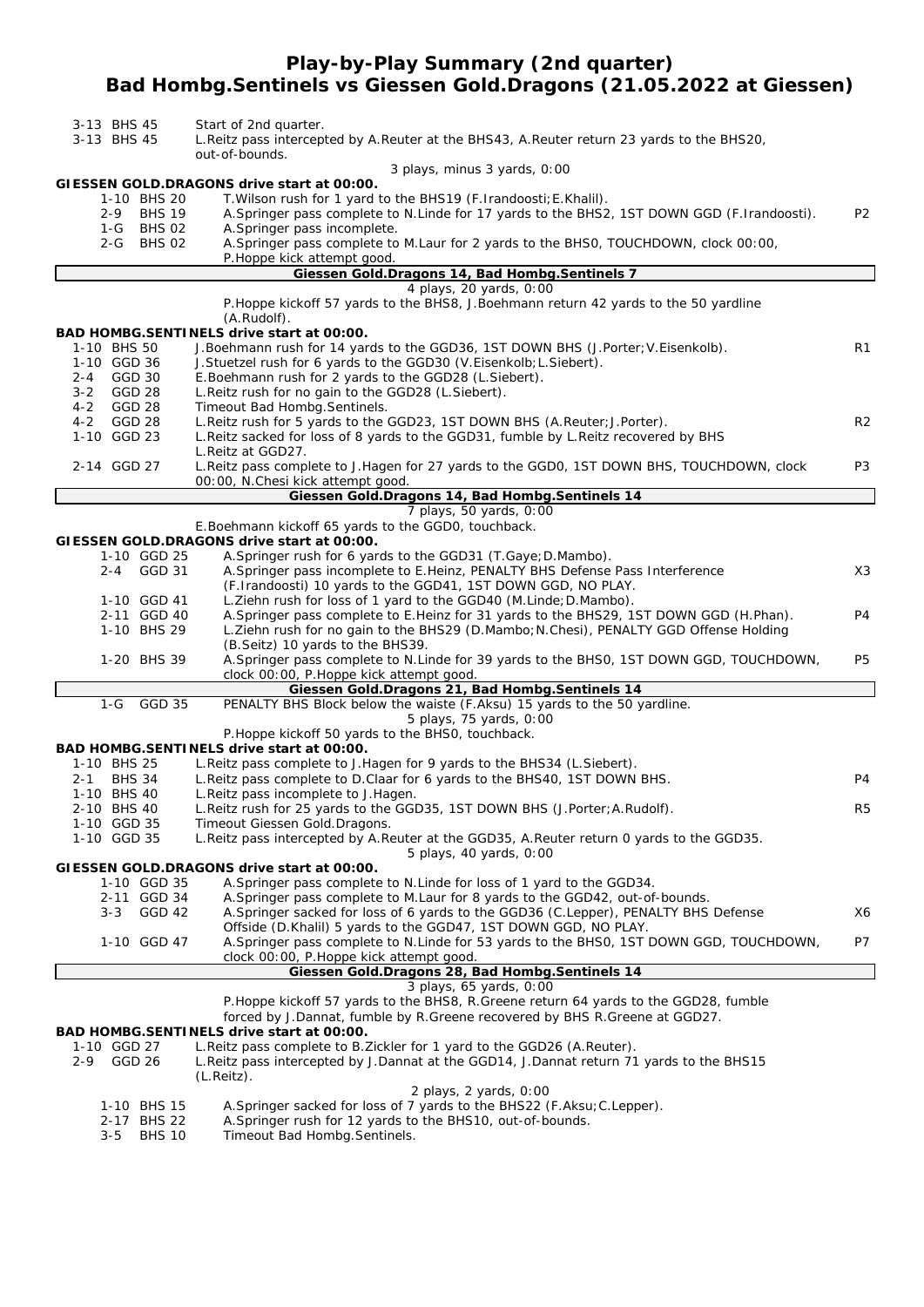## **Play-by-Play Summary (2nd quarter) Bad Hombg.Sentinels vs Giessen Gold.Dragons (21.05.2022 at Giessen)**

3-5 BHS 10 A.Springer pass incomplete to B.Seitz, PENALTY BHS Roughing the passer (C.Lepper) 5 yards X8 to the BHS5, 1ST DOWN GGD, NO PLAY.

1-G BHS 05 A.Springer pass incomplete to N.Linde.

End of half, clock 00:00.

*3 plays, 10 yards, 0:00*

| .<br>END OF 2nd QUARTER: Giessen Gold. Dragons 28, Bad Hombg. Sentinels 14 |
|----------------------------------------------------------------------------|
|                                                                            |
|                                                                            |

|                        |       | Time               | 1st Downs |              |  | <b>Conversions</b> |     |          |                  |                  |
|------------------------|-------|--------------------|-----------|--------------|--|--------------------|-----|----------|------------------|------------------|
| <b>Quarter Summary</b> | Score | <b>Poss</b>        | R P       | $\mathbf{x}$ |  | 3rd                | 4th | Rushina  | Passing          | <b>Penalties</b> |
| Bad Hombg. Sentinel    |       | '00:00 3 2 0 5 0-2 |           |              |  |                    | 1-1 | 7-48     | $4 - 8 - 3 - 43$ | 4-35             |
| Giessen Gold.Drago     |       | 21 00:00 0 4 3 7   |           |              |  | $O-O$              | റ-റ | $6 - 11$ | 7-9-0-149        | $1 - 10$         |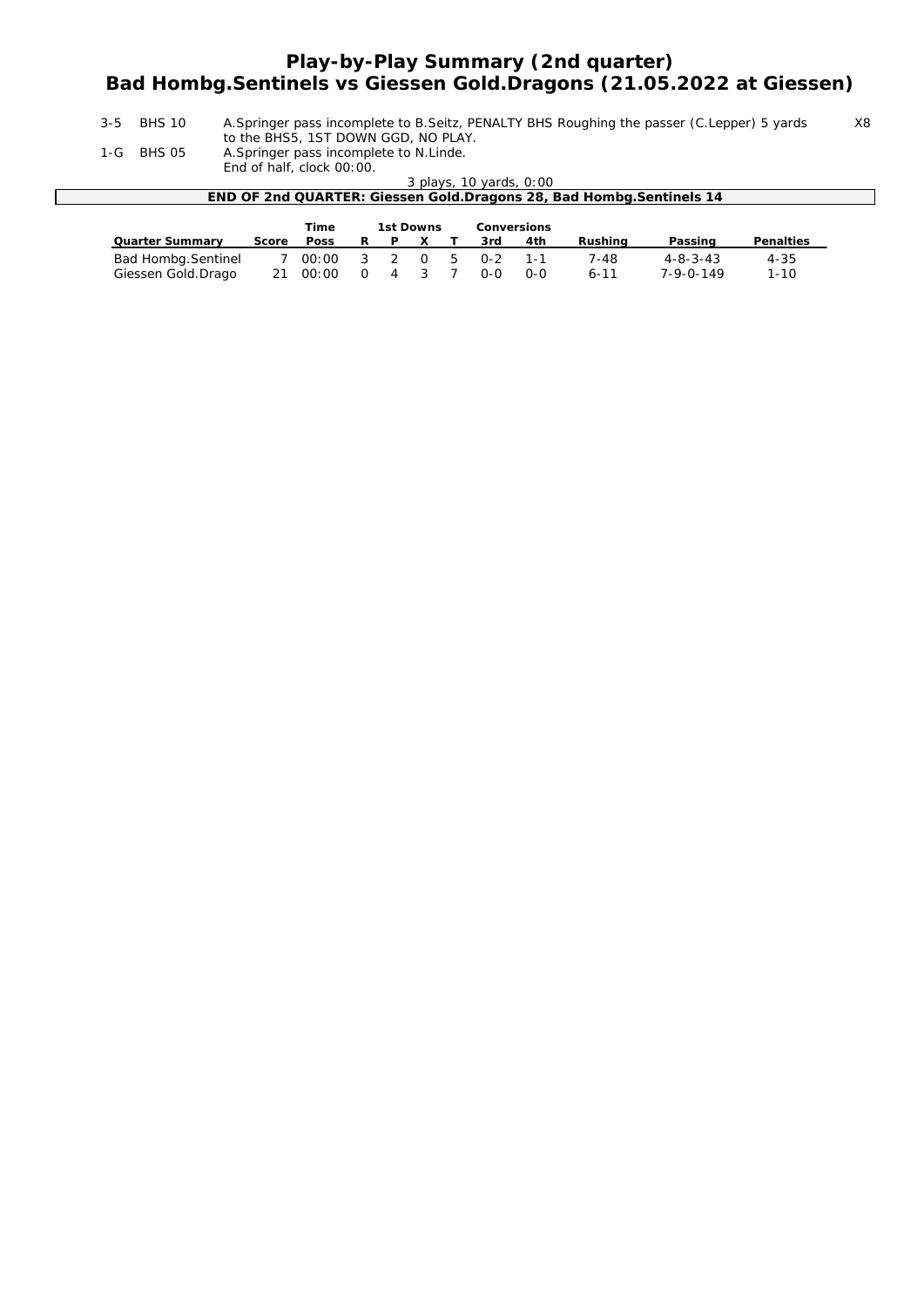#### **Quickie Statistics (Halftime) Bad Hombg.Sentinels vs Giessen Gold.Dragons (21.05.2022 at Giessen)**

|                                   | <b>BHS</b>   | GGD           |
|-----------------------------------|--------------|---------------|
| Score                             | 14           | 28            |
| <b>FIRST DOWNS</b>                | 5            | 8             |
| <b>RUSHES-YARDS (NET)</b>         | $12 - 41$    | $11 - 19$     |
| <b>PASSING YDS (NET)</b>          | 47           | 158           |
| Passes Att-Comp-Int               | $12 - 7 - 3$ | $13 - 10 - 0$ |
| <b>TOTAL OFFENSE PLAYS-YARDS</b>  | 24-88        | 24-177        |
| <b>Fumble Returns-Yards</b>       | $1 - 51$     | $0 - 0$       |
| Punt Returns-Yards                | $1 - 17$     | $2 - 47$      |
| Kickoff Returns-Yards             | $3 - 155$    | $1 - 23$      |
| <b>Interception Returns-Yards</b> | $0 - 0$      | $3 - 94$      |
| Punts (Number-Avg)                | $2 - 24.5$   | $1 - 44.0$    |
| Fumbles-Lost                      | $2 - 0$      | $1 - 1$       |
| Penalties-Yards                   | $7 - 55$     | $1 - 10$      |
| Possession Time                   | 00:00        | 00:00         |
| <b>Third-Down Conversions</b>     | $0$ of $4$   | $1$ of $2$    |
| Fourth-Down Conversions           | 1 of 1       | $0$ of $0$    |

#### **Bad Hombg.Sentinels** Giessen Gold.Dragons

| <b>Rushing</b>      |       |                                                                    | No. Gain Loss Net TD |                |                   | Lg Avg         |              | <b>Rushing</b>                                                     |                | No. Gain Loss Net TD |                |                  | Lg             | <b>Avg</b> |
|---------------------|-------|--------------------------------------------------------------------|----------------------|----------------|-------------------|----------------|--------------|--------------------------------------------------------------------|----------------|----------------------|----------------|------------------|----------------|------------|
| L.Reitz             |       |                                                                    | 34<br>12             |                | 22<br>$\mathbf 0$ | 25             | 3.1          | A.Springer                                                         | 5              | 30                   | 14             | 16<br>0          | 12             | 3.2        |
| J.Boehmann          |       | 1                                                                  | 14                   | O              | 14<br>$\mathbf 0$ | 14             | 14.0         | J.Hoechst                                                          | $\overline{c}$ | 2                    | $\mathbf 0$    | 2<br>0           | O              | 1.0        |
| J.Stuetzel          |       | 1                                                                  | 6                    | 0              | 6<br>0            | 6              | 6.0          | E.Heinz                                                            | 1              | 1                    | $\mathsf{O}$   | 1<br>$\mathbf 0$ | 1              | 1.0        |
| E.Boehmann          |       | 3                                                                  | $\overline{2}$       | 3              | $-1$<br>$\Omega$  | $\overline{2}$ | $-0.3$       | T.Wilson                                                           | 1              | 1                    | $\Omega$       | $\Omega$<br>1    | 1              | 1.0        |
| Passing             |       | $C - A - I$                                                        |                      |                | Yds TD Long Sack  |                |              | Passing                                                            | $C - A - I$    |                      | Yds            | TD Long Sack     |                |            |
| L.Reitz             |       | $7 - 12 - 3$                                                       |                      | 47             | 1                 | 27             | 1            | A.Springer                                                         | $10 - 13 - 0$  |                      | 158            | 4                | 53             | 2          |
| Receiving           |       |                                                                    | No. Yards            | TD             | Long              |                |              | Receiving                                                          |                | No. Yards            | TD             | Long             |                |            |
| J.Hagen             |       | $\overline{2}$                                                     | 36                   | 1              | 27                |                |              | N.Linde                                                            | 4              | 108                  | $\overline{2}$ | 53               |                |            |
| C.Aksu              |       | $\overline{c}$                                                     | $-2$                 | 0              | 1                 |                |              | M.Laur                                                             | 3              | 11                   | 2              | 8                |                |            |
| R.Greene            |       | 1                                                                  | 6                    | $\mathbf 0$    | 6                 |                |              | E.Heinz                                                            | $\overline{2}$ | 37                   | $\mathbf 0$    | 31               |                |            |
| D.Claar             |       | 1                                                                  | 6                    | $\mathbf 0$    | 6                 |                |              | <b>B.Seitz</b>                                                     | 1              | $\overline{2}$       | $\Omega$       | 2                |                |            |
| Punting             |       | No.                                                                | Yds                  |                | Avg Long In20     |                | TВ           | Punting                                                            | No.            | Yds                  |                | Avg Long In20    |                | TВ         |
| N.Chesi             |       |                                                                    | 49                   | 49.0           | 49                | 0              | $\mathbf 0$  | P.Hoppe                                                            |                | 44                   | 44.0           | 44               | 0              | O          |
| <b>TEAM</b>         |       | 1                                                                  | $\Omega$             | 0.0            | $\mathbf 0$       | $\mathbf 0$    | $\mathbf{O}$ |                                                                    |                |                      |                |                  |                |            |
| <b>Punt Returns</b> |       |                                                                    | No. Yards            | TD             | Long              |                |              | <b>Punt Returns</b>                                                |                | No. Yards            | TD             | Long             |                |            |
| R.Greene            |       |                                                                    | 17                   | $\overline{O}$ | 17                |                |              | L.Siebert                                                          | 1              | 9                    | $\mathbf 0$    | 0                |                |            |
|                     |       |                                                                    |                      |                |                   |                |              | E.Heinz                                                            |                | 38                   | $\mathbf 0$    | 38               |                |            |
| <b>Kick Returns</b> |       |                                                                    | No. Yards            | TD             | Long              |                |              | <b>Kick Returns</b>                                                |                | No. Yards            | TD             | Long             |                |            |
| R.Greene            |       | $\overline{2}$                                                     | $\overline{113}$     | $\mathsf{O}$   | 64                |                |              | E.Heinz                                                            |                | 23                   | $\Omega$       | 23               |                |            |
| J.Boehmann          |       | 1                                                                  | 42                   | 0              | 42                |                |              |                                                                    |                |                      |                |                  |                |            |
| <b>Tackles</b>      |       | UA-A                                                               | <b>Total</b>         | <b>Sacks</b>   |                   | TFL            |              | <b>Tackles</b>                                                     | <b>UA-A</b>    | Total                |                | <b>Sacks</b>     | TFL            |            |
| D.Mambo             |       | $2 - 3$                                                            | 5                    |                | 1                 | $\overline{2}$ |              | L.Siebert                                                          | $4 - 4$        |                      | 8              | $\mathbf 0$      | $\overline{2}$ |            |
| M.Linde             |       | $1 - 2$                                                            | 3                    |                | $\mathbf 0$       | 1              |              | A.Reuter                                                           | $4 - 2$        |                      | 6              | $\mathbf 0$      | $\overline{c}$ |            |
| R.Greene            |       | $2 - 0$                                                            | $\overline{c}$       |                | $\mathbf 0$       | $\mathbf 0$    |              | J.Porter                                                           | $0 - 4$        |                      | $\overline{4}$ | $\mathbf 0$      | $\mathbf{1}$   |            |
| F.Irandoosti        |       | $1 - 1$                                                            | $\overline{2}$       |                | $\Omega$          | $\Omega$       |              | V.Eisenkolb                                                        | $0 - 3$        |                      | 3              | $\Omega$         | $\Omega$       |            |
| Otr                 | Time  | <b>Scoring Play</b>                                                |                      |                |                   |                |              |                                                                    |                |                      |                |                  | $V-H$          |            |
| 1st                 | 00:00 |                                                                    |                      |                |                   |                |              | GGD - M.Laur 1 yd pass from A.Springer (P.Hoppe kick), 5-20 0:00   |                |                      |                |                  | $0 - 7$        |            |
|                     | 00:00 |                                                                    |                      |                |                   |                |              | BHS - R.Greene 51 yd fumble recovery (N.Chesi kick)                |                |                      |                |                  | $7 - 7$        |            |
| 2nd                 | 00:00 |                                                                    |                      |                |                   |                |              | GGD - M.Laur 2 yd pass from A.Springer (P.Hoppe kick), 4-20 0:00   |                |                      |                |                  | $7 - 14$       |            |
|                     | 00:00 |                                                                    |                      |                |                   |                |              | BHS - J.Hagen 27 yd pass from L.Reitz (N.Chesi kick), 7-50 0:00    |                |                      |                |                  | $14 - 14$      |            |
|                     | 00:00 |                                                                    |                      |                |                   |                |              | GGD - N.Linde 39 yd pass from A.Springer (P.Hoppe kick), 5-75 0:00 |                |                      |                |                  | $14 - 21$      |            |
|                     | 00:00 | GGD - N.Linde 53 yd pass from A.Springer (P.Hoppe kick), 3-65 0:00 |                      |                |                   |                |              |                                                                    |                |                      |                | $14 - 28$        |                |            |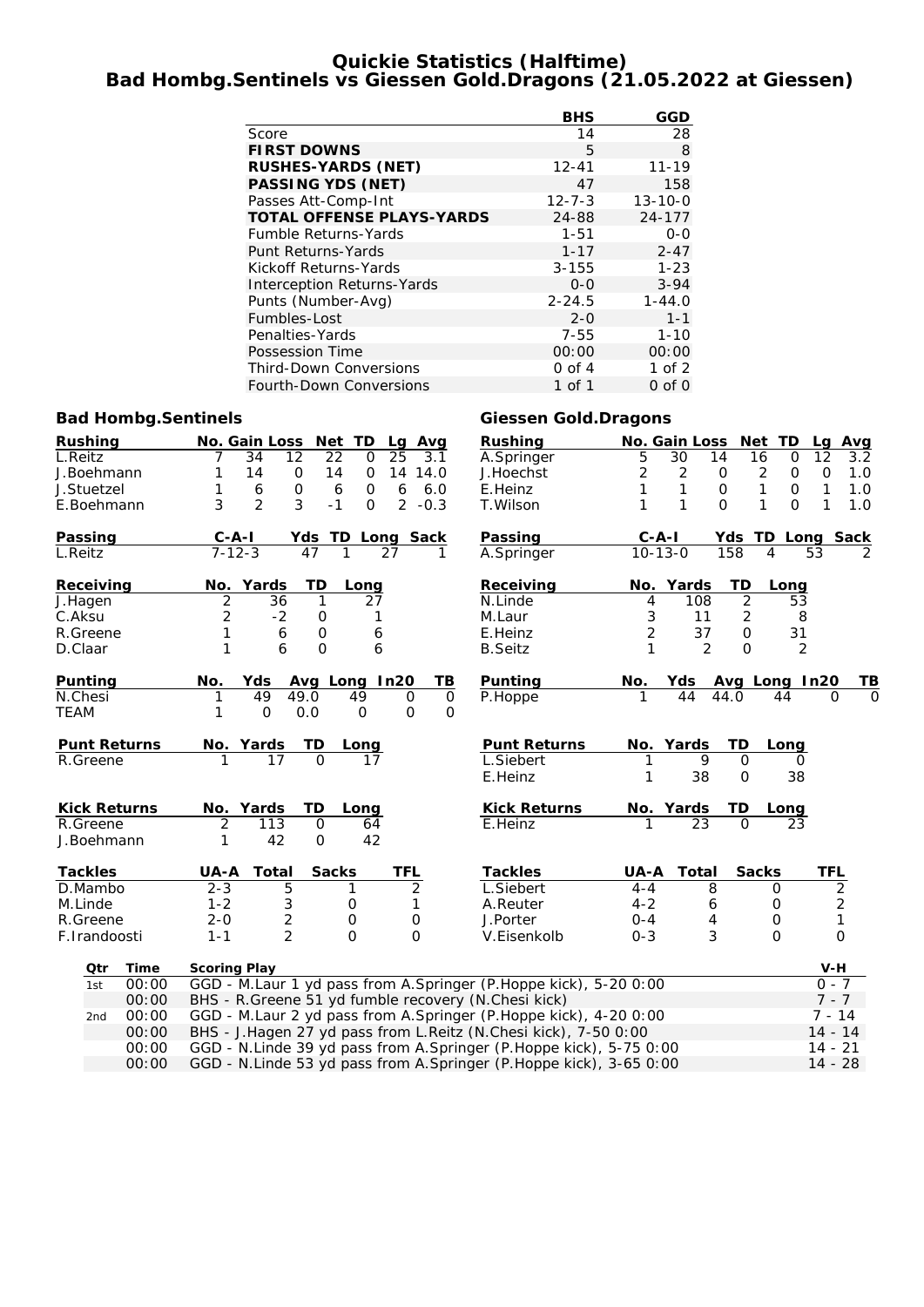**Play-by-Play Summary (3rd quarter)**

#### **Bad Hombg.Sentinels vs Giessen Gold.Dragons (21.05.2022 at Giessen)**

|             |               |               | Start of 3rd quarter, BHS ball on BHS35.                                                    |                |
|-------------|---------------|---------------|---------------------------------------------------------------------------------------------|----------------|
|             |               |               | E.Boehmann kickoff 65 yards to the GGD0, touchback.                                         |                |
|             |               |               | GIESSEN GOLD.DRAGONS drive start at 00:00.                                                  |                |
|             |               | 1-10 GGD 25   | J. Hoechst rush for loss of 5 yards to the GGD20 (C. Lepper).                               |                |
|             |               | 2-15 GGD 20   | A. Springer pass incomplete (T. Gaye).                                                      |                |
|             |               | 3-15 GGD 20   | A. Springer pass incomplete to B. Seitz.                                                    |                |
|             |               | 4-15 GGD 20   | P. Hoppe punt 31 yards to the BHS49, R. Greene return 0 yards to the BHS49, out-of-bounds.  |                |
|             |               |               | 3 plays, minus 5 yards, 0:00                                                                |                |
|             |               |               | BAD HOMBG.SENTINELS drive start at 00:00.                                                   |                |
| 1-10 BHS 49 |               |               | R.Greene rush for 2 yards to the GGD49 (A.Reuter).                                          |                |
| 2-8 GGD 49  |               |               | E. Boehmann rush for 4 yards to the GGD45 (A. Reuter).                                      |                |
| $3 - 4$     | <b>GGD 45</b> |               | PENALTY BHS False Start (C.Aksu) 5 yards to the 50 yardline.                                |                |
| $3 - 9$     | <b>BHS 50</b> |               | L. Reitz pass complete to R. Greene for 21 yards to the GGD29, 1ST DOWN BHS (D. Raudonius). | <b>P6</b>      |
| 1-10 GGD 29 |               |               | E.Boehmann rush for 4 yards to the GGD25 (V.Eisenkolb; A.Rudolf).                           |                |
| $2 - 6$     | GGD 25        |               | L. Reitz rush for 2 yards to the GGD23 (A. Reuter; N. Neumann).                             |                |
| 3-4 GGD 23  |               |               | L. Reitz rush for 3 yards to the GGD20, out-of-bounds (H. Peil).                            |                |
| $4 - 1$     | GGD 20        |               | R. Greene rush for 20 yards to the GGD0, 1ST DOWN BHS, TOUCHDOWN, clock 00:00, N. Chesi     | R7             |
|             |               |               | kick attempt good.                                                                          |                |
|             |               |               | Giessen Gold. Dragons 28, Bad Hombg. Sentinels 21                                           |                |
|             |               |               | 7 plays, 51 yards, 0:00                                                                     |                |
|             |               |               | E.Boehmann kickoff 65 yards to the GGD0, E.Heinz return 16 yards to the GGD16               |                |
|             |               |               | (B.Zickler; M.Damerau), PENALTY GGD III. block in the back (H.Delanava) 8 yards to the      |                |
|             |               |               | GGD8, 1st and 10, GGD ball on GGD8.                                                         |                |
|             |               |               | GIESSEN GOLD.DRAGONS drive start at 00:00.                                                  |                |
|             |               | 1-10 GGD 08   | T. Wilson rush for 1 yard to the GGD9 (B. Makalic).                                         |                |
|             | $2 - 9$       | GGD 09        | A. Springer rush for 2 yards to the GGD11, out-of-bounds, PENALTY GGD Offense Holding       |                |
|             |               |               | (S.Kraeske) 5 yards to the GGD4, NO PLAY.                                                   |                |
|             |               | 2-14 GGD 04   | A. Springer pass incomplete to B. Seitz.                                                    |                |
|             |               | 3-14 GGD 04   | A.Springer rush for 21 yards to the GGD25 (J.Doebereiner; R.Greene), PENALTY GGD Offense    |                |
|             |               |               | Holding (M.Laur) 10 yards to the GGD15.                                                     |                |
|             |               | 3-3 GGD 15    | A.Springer pass incomplete.                                                                 |                |
|             | $4 - 3$       | <b>GGD 15</b> | P. Hoppe punt 40 yards to the BHS45, R. Greene return 14 yards to the GGD41 (E. Heinz).     |                |
|             |               |               | 4 plays, 7 yards, 0:00                                                                      |                |
|             |               |               | BAD HOMBG.SENTINELS drive start at 00:00.                                                   |                |
| 1-10 GGD 41 |               |               | J. Boehmann rush for no gain to the GGD41 (W. Greathouse).                                  |                |
| 2-10 GGD 41 |               |               | J.Boehmann rush for 9 yards to the GGD32 (M.Moericke), PENALTY BHS Offense Holding          |                |
|             |               |               | (K.Timpel) 10 yards to the GGD42.                                                           |                |
| 2-11 GGD 42 |               |               | J.Boehmann rush for 13 yards to the GGD29, 1ST DOWN BHS (W.Greathouse).                     | R <sub>8</sub> |
| 1-10 GGD 29 |               |               | E.Boehmann rush for no gain to the GGD29 (N.Neumann; A.Reuter).                             |                |
| 2-10 GGD 29 |               |               | E.Boehmann rush for loss of 9 yards to the GGD38, fumble by E.Boehmann recovered by BHS     |                |
|             |               |               | E.Boehmann at GGD38 (E.Heinz2).                                                             |                |
|             |               |               | END OF 3rd QUARTER: Giessen Gold.Dragons 28, Bad Hombg.Sentinels 21                         |                |

|                        |       | Time           |                | 1st Downs |                |                | <b>Conversions</b> |     |           |                  |           |
|------------------------|-------|----------------|----------------|-----------|----------------|----------------|--------------------|-----|-----------|------------------|-----------|
| <b>Quarter Summary</b> | Score | <b>Poss</b>    |                |           |                |                | 3rd                | 4th | Rushina   | Passing          | Penalties |
| Bad Hombg. Sentinel    |       | 00:00          |                |           |                |                | 2 1 0 3 1-2 1-1    |     | $11 - 48$ | $1 - 1 - 0 - 21$ | $2 - 15$  |
| Giessen Gold.Drago     |       | $0\quad 00:00$ | $\overline{O}$ | 0         | $\overline{0}$ | $\overline{O}$ | $O-2$              | റ-റ | $3 - 17$  | $0 - 4 - 0 - 0$  | $3 - 23$  |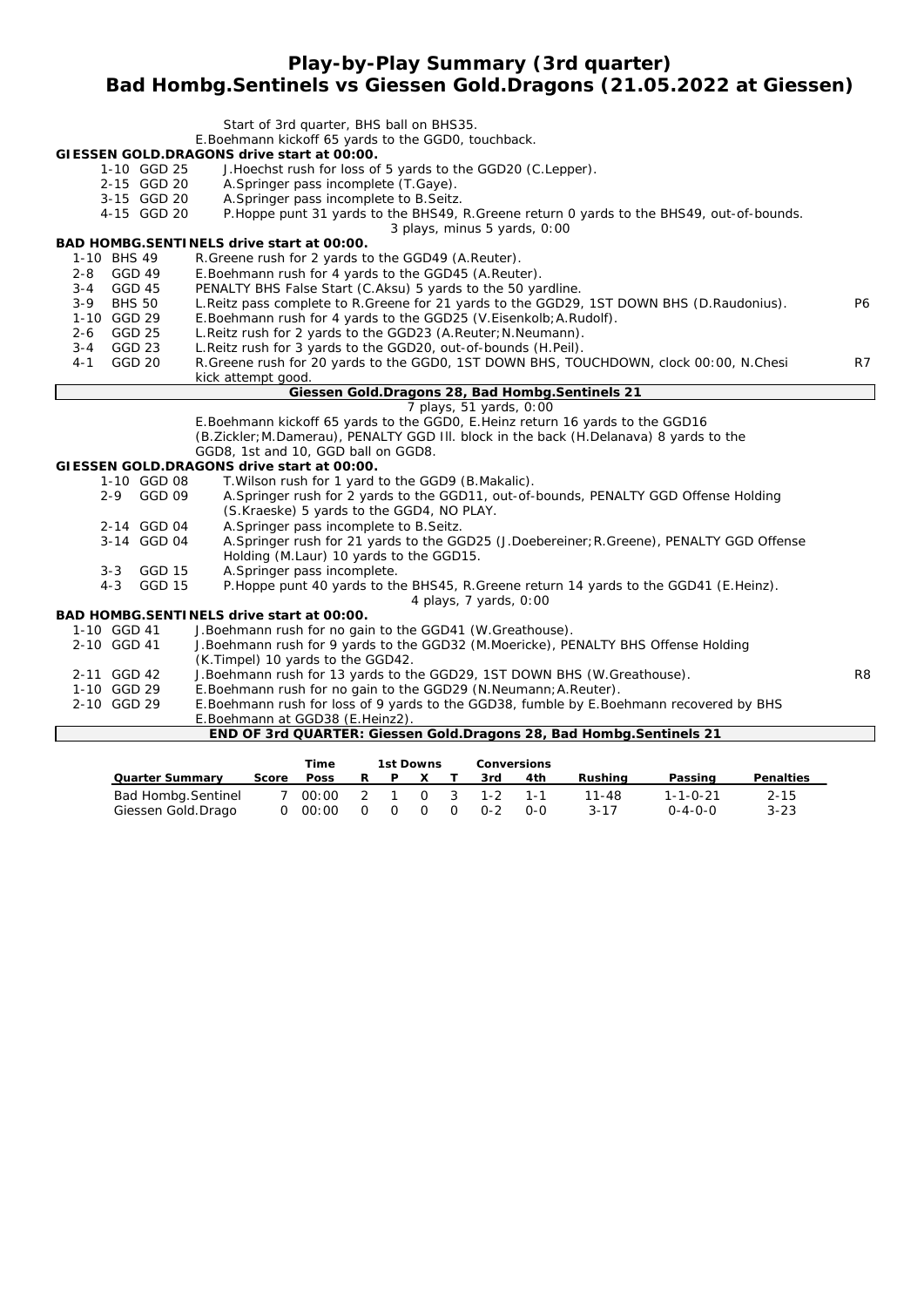## **Play-by-Play Summary (4th quarter) Bad Hombg.Sentinels vs Giessen Gold.Dragons (21.05.2022 at Giessen)**

|                | 3-19 GGD 38   |                   | Start of 4th quarter.                                                                                  |                  |
|----------------|---------------|-------------------|--------------------------------------------------------------------------------------------------------|------------------|
|                | 3-19 GGD 38   |                   | L. Reitz pass incomplete to J. Hagen, PENALTY GGD Defense Pass Interference (M. Moericke) 15           | X9               |
|                |               |                   | yards to the GGD23, 1ST DOWN BHS, NO PLAY.                                                             |                  |
|                | 1-10 GGD 23   |                   | J. Boehmann rush for 2 yards to the GGD21 (A. Rudolf).                                                 |                  |
| $2 - 8$        |               | <b>GGD 21</b>     | L.Reitz rush for 3 yards to the GGD18 (J.Porter; N.Neumann).                                           |                  |
| $3 - 5$<br>4-5 |               | GGD 18<br>GGD 18  | L. Reitz pass incomplete to R. Greene (A. Rudolf).                                                     |                  |
| $4 - 5$        |               | <b>GGD 18</b>     | Timeout Bad Hombg. Sentinels.<br>N.Chesi field goal attempt from 35 GOOD, clock 00:00.                 |                  |
|                |               |                   | Giessen Gold.Dragons 28, Bad Hombg.Sentinels 24                                                        |                  |
|                |               |                   | 9 plays, 23 yards, 0:00                                                                                |                  |
|                |               |                   | E.Boehmann kickoff 45 yards to the GGD20, T. Wilson return 13 yards to the GGD33                       |                  |
|                |               |                   | (C.Abdebreiman).                                                                                       |                  |
|                |               |                   | GIESSEN GOLD.DRAGONS drive start at 00:00.                                                             |                  |
|                |               | 1-10 GGD 33       | L. Ziehn rush for no gain to the GGD33 (M. Eroglu).                                                    |                  |
|                |               | 2-10 GGD 33       | A. Springer rush for 3 yards to the GGD36 (H. Phan; C. Lepper), PENALTY GGD Offense Holding            |                  |
|                |               |                   | (E.Shah) 10 yards to the GGD26.                                                                        |                  |
|                |               | 2-17 GGD 26       | A. Springer pass complete to M. Laur for 4 yards to the GGD30 (T. Marinkovic).                         |                  |
|                |               | 3-13 GGD 30       | A. Springer rush for 9 yards to the GGD39 (T. Marinkovic; C. Lepper).                                  |                  |
|                |               | 4-4 GGD 39        | L. Ziehn rush for 9 yards to the GGD48, 1ST DOWN GGD (F. Irandoosti).                                  | R <sub>9</sub>   |
|                |               | 1-10 GGD 48       | A. Springer pass incomplete to E. Shah.                                                                |                  |
|                |               | 2-10 GGD 48       | A. Springer rush for loss of 3 yards to the GGD45 (L. Woerner; D. Mambo).                              |                  |
|                |               | 3-13 GGD 45       | L. Ziehn rush for 14 yards to the BHS41, 1ST DOWN GGD (C. Abdebreiman; D. Mambo).                      | R <sub>1</sub> C |
|                |               | 1-10 BHS 41       | L. Ziehn rush for 3 yards to the BHS38 (F. Aksu; L. Woerner).                                          |                  |
|                | $2 - 7$       | <b>BHS 38</b>     | A. Springer rush for 3 yards to the BHS35.                                                             |                  |
|                | 3-4           | <b>BHS 35</b>     | L. Ziehn rush for no gain to the BHS35, out-of-bounds, PENALTY GGD Offense Holding                     |                  |
|                |               |                   | (S. Becher) 10 yards to the BHS45.                                                                     |                  |
|                |               | 3-14 BHS 45       | A. Springer sacked for loss of 10 yards to the GGD45 (F. Aksu; T. Gaye).                               |                  |
|                |               | 4-24 GGD 45       | Timeout Bad Hombg. Sentinels.                                                                          |                  |
|                |               | 4-24 GGD 45       | P. Hoppe punt 46 yards to the BHS9, R. Greene return 23 yards to the BHS32 (P. Hoppe),                 |                  |
|                |               |                   | PENALTY BHS Offense Holding (L.Phan) 10 yards to the BHS22, 1st and 10, BHS ball on BHS22.             |                  |
|                |               |                   | 12 plays, 12 yards, 0:00                                                                               |                  |
|                |               |                   | BAD HOMBG.SENTINELS drive start at 00:00.                                                              |                  |
|                | 1-10 BHS 22   |                   | L. Reitz rush for 5 yards to the BHS27 (J. Porter; V. Eisenkolb).                                      |                  |
| $2 - 5$        |               | <b>BHS 27</b>     | L. Reitz rush for loss of 3 yards to the BHS24 (V. Eisenkolb; E. Heinz2).                              |                  |
| 3-8            |               | <b>BHS 24</b>     | E.Boehmann rush for 2 yards to the BHS26, R.Greene for 17 yards to the BHS41 (A.Reuter),               |                  |
|                |               |                   | PENALTY GGD Defense Holding off-setting, PENALTY BHS Offense Holding off-setting, NO PLAY.             |                  |
| $3 - 8$        |               | <b>BHS 24</b>     | L.Reitz pass incomplete.                                                                               |                  |
| $4 - 8$        | <b>BHS 24</b> |                   | L. Reitz pass complete to R. Greene for 40 yards to the GGD36, 1ST DOWN BHS                            | P <sub>10</sub>  |
|                |               |                   | (J.Dannat; M.Moericke).                                                                                |                  |
|                | 1-10 GGD 36   |                   | L. Reitz pass complete to D. Claar for 9 yards to the GGD27 (M. Moericke).                             |                  |
| $2 - 1$        |               | GGD 27            | R. Greene rush for 24 yards to the GGD3, 1ST DOWN BHS (A. Reuter).                                     | R <sub>11</sub>  |
| $1-G$          |               | GGD 03            | Timeout Giessen Gold. Dragons.                                                                         |                  |
| 1-G            |               | GGD <sub>03</sub> | L. Reitz rush for 3 yards to the GGD0, TOUCHDOWN, clock 00:00, N. Chesi kick attempt good.             |                  |
|                |               |                   | Bad Hombg. Sentinels 31, Giessen Gold. Dragons 28                                                      |                  |
|                |               |                   | 7 plays, 78 yards, 0:00<br>E. Boehmann kickoff 61 yards to the GGD4, out-of-bounds, GGD ball on GGD35. |                  |
|                |               |                   | GIESSEN GOLD.DRAGONS drive start at 00:00.                                                             |                  |
|                |               | 1-10 GGD 35       | A. Springer sacked for loss of 3 yards to the GGD32 (T. Gaye), PENALTY GGD Intentional                 |                  |
|                |               |                   | Grounding (A.Springer) 2 yards to the GGD30.                                                           |                  |
|                |               | 2-15 GGD 30       | A.Springer pass incomplete.                                                                            |                  |
|                |               | 3-15 GGD 30       | Timeout Giessen Gold. Dragons.                                                                         |                  |

- 3-15 GGD 30 A.Springer pass incomplete to E.Heinz, PENALTY BHS Roughing the passer (N.Chesi) 15 yards X11 to the GGD45, 1ST DOWN GGD, NO PLAY. 1-10 GGD 45 A.Springer pass incomplete to E.Heinz.
- 2-10 GGD 45 A.Springer pass incomplete to E.Heinz.<br>3-10 GGD 45 A.Springer pass complete to E.Heinz fo A.Springer pass complete to E.Heinz for 12 yards to the BHS43, 1ST DOWN GGD P12 (L.Woerner;F.Irandoosti). 1-10 BHS 43 A.Springer pass incomplete to N.Linde. End of game, clock 00:00.

#### *6 plays, 22 yards, 0:00*

| Time<br>1st Downs      |       |                |                |          | <b>Conversions</b> |         |         |         |                  |                  |
|------------------------|-------|----------------|----------------|----------|--------------------|---------|---------|---------|------------------|------------------|
| <b>Quarter Summary</b> | Score | <b>Poss</b>    | R.             | <b>P</b> |                    | 3rd     | 4th     | Rushina | Passing          | <b>Penalties</b> |
| Bad Hombg. Sentinel    |       | 10 00:00       |                | 1 1 1 3  |                    | በ-2     | $1 - 1$ | 6-34    | $2 - 4 - 0 - 49$ | $2 - 25$         |
| Giessen Gold.Drago     |       | $0\quad 00:00$ | $\overline{2}$ |          | 4                  | $2 - 4$ |         | 11-25   | 2-7-0-16         | $4 - 37$         |

**FINAL SCORE: Bad Hombg.Sentinels 31, Giessen Gold.Dragons 28**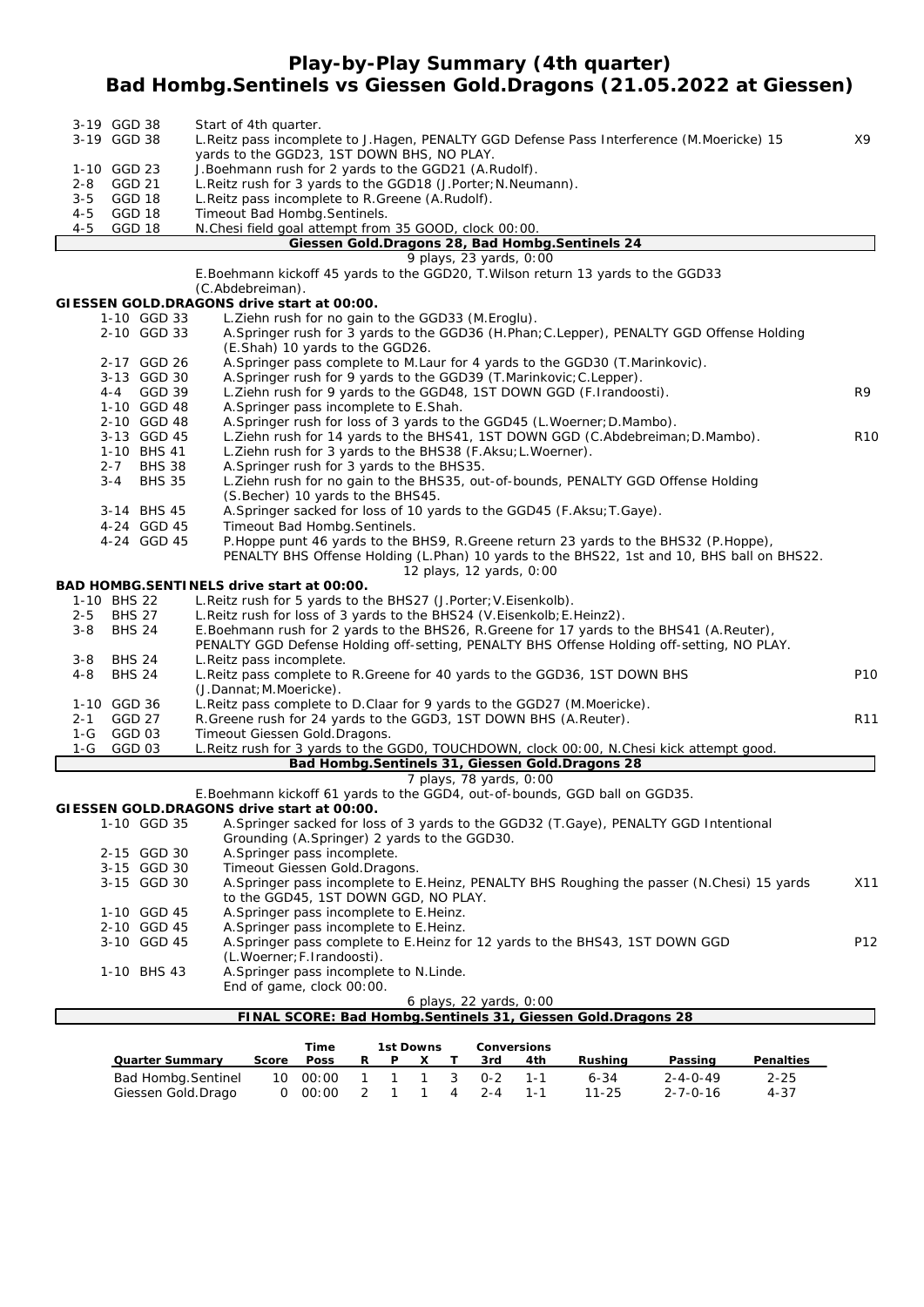## **Drive Chart (By Team) (Final) GFL2 - German Football League 2 Bad Hombg.Sentinels vs Giessen Gold.Dragons (21.05.2022 at Giessen)**

|            |     |            |       | <b>Drive Started</b> |            | <b>Drive Ended</b> | Consumed        |                                      |            |
|------------|-----|------------|-------|----------------------|------------|--------------------|-----------------|--------------------------------------|------------|
| Team       | Qtr | Spot       | Time  | <b>Obtained</b>      | Spot       | Time               | <b>How lost</b> | - Yds<br>ΡI                          | <b>TOP</b> |
| <b>BHS</b> | 1st | <b>B35</b> | 00:00 | <b>Kickoff</b>       | <b>B29</b> | 00:00              | Punt            | (6)<br>4                             | 0:00       |
| <b>BHS</b> |     | <b>B49</b> | 00:00 | <b>Kickoff</b>       | B40        | 00:00              | Punt            | (9)<br>З<br>$\overline{\phantom{a}}$ | 0:00       |
| <b>BHS</b> |     | <b>B49</b> | 00:00 | Fumble               | IB49       | 00:00              | *TOUCHDOWN      | O.<br>- 0                            | 0:00       |
| <b>BHS</b> |     | <b>B48</b> | 00:00 | Punt                 | <b>B45</b> | 00:00              | Interception    | (3)<br>3<br>$\overline{\phantom{a}}$ | 0:00       |
| <b>BHS</b> | 2nd | <b>B50</b> | 00:00 | <b>Kickoff</b>       | G00        | 00:00              | *TOUCHDOWN      | 7 - 50                               | 0:00       |
| <b>BHS</b> |     | <b>B25</b> | 00:00 | Kickoff              | G35        | 00:00              | Interception    | $5 - 40$                             | 0:00       |
| <b>BHS</b> |     | G28        | 00:00 | <b>Kickoff</b>       | G26        | 00:00              | Interception    | $2 - 2$                              | 0:00       |
| <b>BHS</b> | 3rd | IB49       | 00:00 | Punt                 | G00        | 00:00              | *TOUCHDOWN      | $7 - 51$                             | $0:00$ .   |
| <b>BHS</b> | 4th | IG41       | 00:00 | Punt                 | G18        | 00:00              | *FIELD GOAL     | $9 - 23$                             | $0:00$ .   |
| <b>BHS</b> |     | <b>B22</b> | 00:00 | Punt                 | G00        | 00:00              | *TOUCHDOWN      | 7 - 78                               | $0:00$ .   |

|                           | 1st                      | 2nd                      | 3rd                      | 4th                      | 1st                      | 2nd                      |                          |
|---------------------------|--------------------------|--------------------------|--------------------------|--------------------------|--------------------------|--------------------------|--------------------------|
| <b>Bad Hombg.Sentinel</b> | Otr                      | Qtr                      | Otr                      | Otr                      | Half                     | Half                     | Total                    |
| Time of possession        | 00:00                    | 00:00                    | 00:00                    | 00:00                    | 00:00                    | 00:00                    | 00:00                    |
| 3rd down conversions      | $0 - 2$                  | $0 - 2$                  | $1 - 2$                  | $0 - 2$                  | $0 - 4$                  | 1-4                      | 1-8.                     |
| Average field position    | $\overline{\phantom{a}}$ | $\overline{\phantom{0}}$ | $\overline{\phantom{0}}$ | $\overline{\phantom{0}}$ | $\overline{\phantom{0}}$ | $\overline{\phantom{0}}$ | $\overline{\phantom{a}}$ |
| 4th down conversions      | ი-ი                      | 1 - 1                    | 1 - 1                    | $1 - 1$                  | 1 - 1                    | $2 - 2$                  | $3 - 3$                  |

|            |                 |                 | <b>Drive Started</b> |                 |                 | <b>Drive Ended</b> | Consumed        |                                      |      |
|------------|-----------------|-----------------|----------------------|-----------------|-----------------|--------------------|-----------------|--------------------------------------|------|
| Team       | Qtr             | Spot            | Time                 | <b>Obtained</b> | Spot            | Time               | <b>How lost</b> | - Yds<br>ΡI                          | TOP  |
| GGD        | 1st             | <b>B20</b>      | 00:00                | Punt            | B <sub>00</sub> | 00:00              | *TOUCHDOWN      | $5 - 20$                             | 0:00 |
| GGD        |                 | G49             | 00:00                | Punt            | IB49            | 00:00              | Fumble          | $-2$                                 | 0:00 |
| GGD        |                 | G25             | 00:00                | <b>Kickoff</b>  | G25             | 00:00              | Punt            | 3<br>- 0                             | 0:00 |
| <b>GGD</b> | 2 <sub>nd</sub> | <b>B20</b>      | 00:00                | Interception    | IBOO            | 00:00              | *TOUCHDOWN      | $4 - 20$                             | 0:00 |
| GGD        |                 | G25             | 00:00                | <b>Kickoff</b>  | BOO             | 00:00              | *TOUCHDOWN      | 5 - 75                               | 0:00 |
| <b>GGD</b> |                 | G35             | 00:00                | Interception    | BOO             | 00:00              | *TOUCHDOWN      | $3 - 65$                             | 0:00 |
| GGD        |                 | <b>B15</b>      | 00:00                | Interception    | B05             | 00:00              | End of half     | 3<br>-10<br>$\overline{\phantom{a}}$ | 0:00 |
| <b>GGD</b> | 3rd             | G <sub>25</sub> | 00:00                | <b>Kickoff</b>  | G20             | 00:00              | Punt            | (5)<br>3<br>$\overline{\phantom{a}}$ | 0:00 |
| GGD        |                 | G08             | 00:00                | <b>Kickoff</b>  | IG15            | 00:00              | Punt            | $-7$<br>4                            | 0:00 |
| <b>GGD</b> | 4th             | G33             | 00:00                | Kickoff         | IG45            | 00:00              | Punt            | 12 <sub>1</sub><br>$-12$             | 0:00 |
| GGD        |                 | G35             | 00:00                | Kickoff         | <b>B43</b>      | 00:00              | End of half     | $-22$<br>6                           | 0:00 |

|                        | 1st                      | 2nd                      | 3rd                      | 4th                      | 1st                      | 2nd     |                          |
|------------------------|--------------------------|--------------------------|--------------------------|--------------------------|--------------------------|---------|--------------------------|
| Giessen Gold.Drago     | Otr                      | Otr                      | Otr                      | Otr                      | Half                     | Half    | Total                    |
| Time of possession     | 00:00                    | 00:00                    | 00:00                    | 00:00                    | 00:00                    | 00:00   | 00:00                    |
| 3rd down conversions   | $1 - 2$                  | ი-ი                      | $0 - 2$                  | $2 - 4$                  | $1 - 2$                  | $2 - 6$ | $3 - 8$                  |
| Average field position | $\overline{\phantom{0}}$ | $\overline{\phantom{0}}$ | $\overline{\phantom{0}}$ | $\overline{\phantom{0}}$ | $\overline{\phantom{0}}$ |         | $\overline{\phantom{0}}$ |
| 4th down conversions   | ი-ი                      | ი-ი                      | 0-0                      | 1 - 1                    | $O-O$                    | 1 - 1   | 1 - 1                    |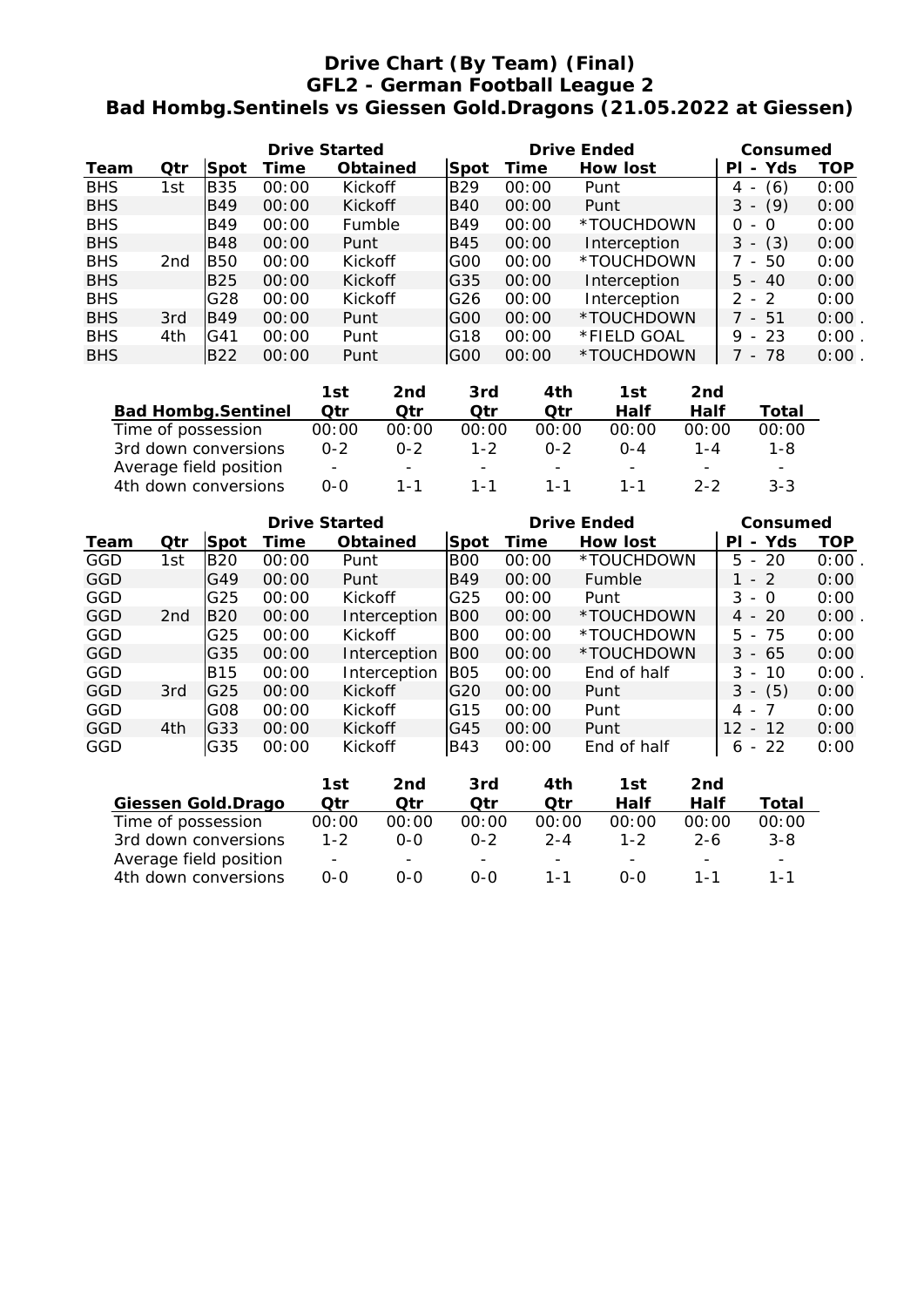## **Drive Chart (By Quarter) (Final) GFL2 - German Football League 2 Bad Hombg.Sentinels vs Giessen Gold.Dragons (21.05.2022 at Giessen)**

|            |                 |            | <b>Drive Started</b> |                 |                 | <b>Drive Ended</b> | Consumed     |                                                     |            |
|------------|-----------------|------------|----------------------|-----------------|-----------------|--------------------|--------------|-----------------------------------------------------|------------|
| Team       | Qtr             | Spot       | Time                 | <b>Obtained</b> | Spot            | Time               | How lost     | - Yds<br>PL                                         | <b>TOP</b> |
| <b>BHS</b> | 1st             | <b>B35</b> | 00:00                | Kickoff         | <b>B29</b>      | 00:00              | Punt         | (6)<br>4<br>$\overline{\phantom{a}}$                | 0:00       |
| GGD        |                 | <b>B20</b> | 00:00                | Punt            | <b>BOO</b>      | 00:00              | *TOUCHDOWN   | 20<br>5 -                                           | 0:00       |
| <b>BHS</b> |                 | B49        | 00:00                | Kickoff         | <b>B40</b>      | 00:00              | Punt         | 3<br>(9)<br>$\overline{\phantom{a}}$                | 0:00       |
| GGD        |                 | G49        | 00:00                | Punt            | <b>B49</b>      | 00:00              | Fumble       | 1 - 2                                               | 0:00       |
| <b>BHS</b> |                 | <b>B49</b> | 00:00                | Fumble          | <b>B49</b>      | 00:00              | *TOUCHDOWN   | $-$ 0<br>0                                          | 0:00       |
| GGD        |                 | G25        | 00:00                | Kickoff         | G25             | 00:00              | Punt         | 3<br>$\Omega$<br>$\overline{\phantom{a}}$           | 0:00       |
| <b>BHS</b> |                 | <b>B48</b> | 00:00                | Punt            | <b>B45</b>      | 00:00              | Interception | (3)<br>3<br>$\overline{\phantom{a}}$                | 0:00       |
| GGD        | 2 <sub>nd</sub> | <b>B20</b> | 00:00                | Interception    | BOO             | 00:00              | *TOUCHDOWN   | 20<br>$4 -$                                         | 0:00       |
| <b>BHS</b> |                 | <b>B50</b> | 00:00                | Kickoff         | G <sub>00</sub> | 00:00              | *TOUCHDOWN   | 50<br>7 -                                           | 0:00       |
| GGD        |                 | G25        | 00:00                | Kickoff         | <b>BOO</b>      | 00:00              | *TOUCHDOWN   | $5 - 75$                                            | 0:00       |
| <b>BHS</b> |                 | <b>B25</b> | 00:00                | Kickoff         | G35             | 00:00              | Interception | 5<br>40<br>$\blacksquare$                           | 0:00       |
| GGD        |                 | G35        | 00:00                | Interception    | <b>BOO</b>      | 00:00              | *TOUCHDOWN   | $3 - 65$                                            | 0:00       |
| <b>BHS</b> |                 | G28        | 00:00                | Kickoff         | G26             | 00:00              | Interception | 2<br>2 -                                            | 0:00       |
| <b>GGD</b> |                 | <b>B15</b> | 00:00                | Interception    | B05             | 00:00              | End of half  | $3 -$<br>10                                         | $0:00$ .   |
| GGD        | 3rd             | G25        | 00:00                | Kickoff         | G20             | 00:00              | Punt         | (5)<br>3<br>$\overline{\phantom{a}}$                | 0:00       |
| <b>BHS</b> |                 | <b>B49</b> | 00:00                | Punt            | G <sub>00</sub> | 00:00              | *TOUCHDOWN   | 7 - 51                                              | 0:00       |
| GGD        |                 | G08        | 00:00                | Kickoff         | G15             | 00:00              | Punt         | 7<br>4 -                                            | 0:00       |
| <b>BHS</b> | 4th             | G41        | 00:00                | Punt            | G18             | 00:00              | *FIELD GOAL  | $9 - 23$                                            | $0:00$ .   |
| GGD        |                 | G33        | 00:00                | Kickoff         | G45             | 00:00              | Punt         | $12 \overline{ }$<br>12<br>$\overline{\phantom{a}}$ | 0:00       |
| <b>BHS</b> |                 | <b>B22</b> | 00:00                | Punt            | G <sub>00</sub> | 00:00              | *TOUCHDOWN   | 7 - 78                                              | 0:00       |
| GGD        |                 | G35        | 00:00                | Kickoff         | <b>B43</b>      | 00:00              | End of half  | 22<br>6 -                                           | 0:00       |